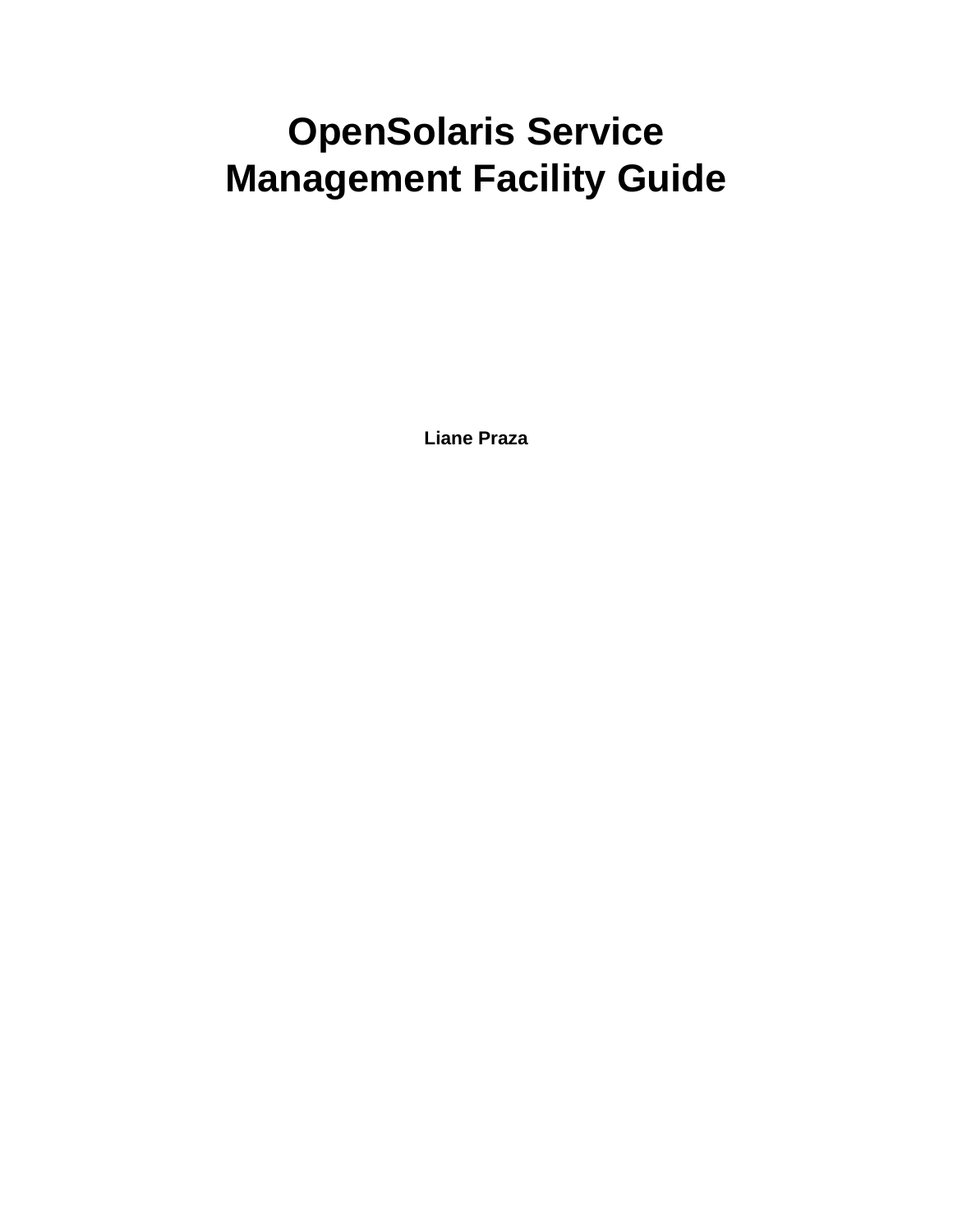### **OpenSolaris Service Management Facility Guide**

by Liane Praza

Published April 2007 Copyright © 2007 Sun Microsystems, Inc.

The contents of this Documentation are subject to the Public Documentation License Version 1.01 (the "License"); you may only use this Documentation if you comply with the terms of this License. A copy of the License is available at http://www.opensolaris.org/os/community/ documentation/license.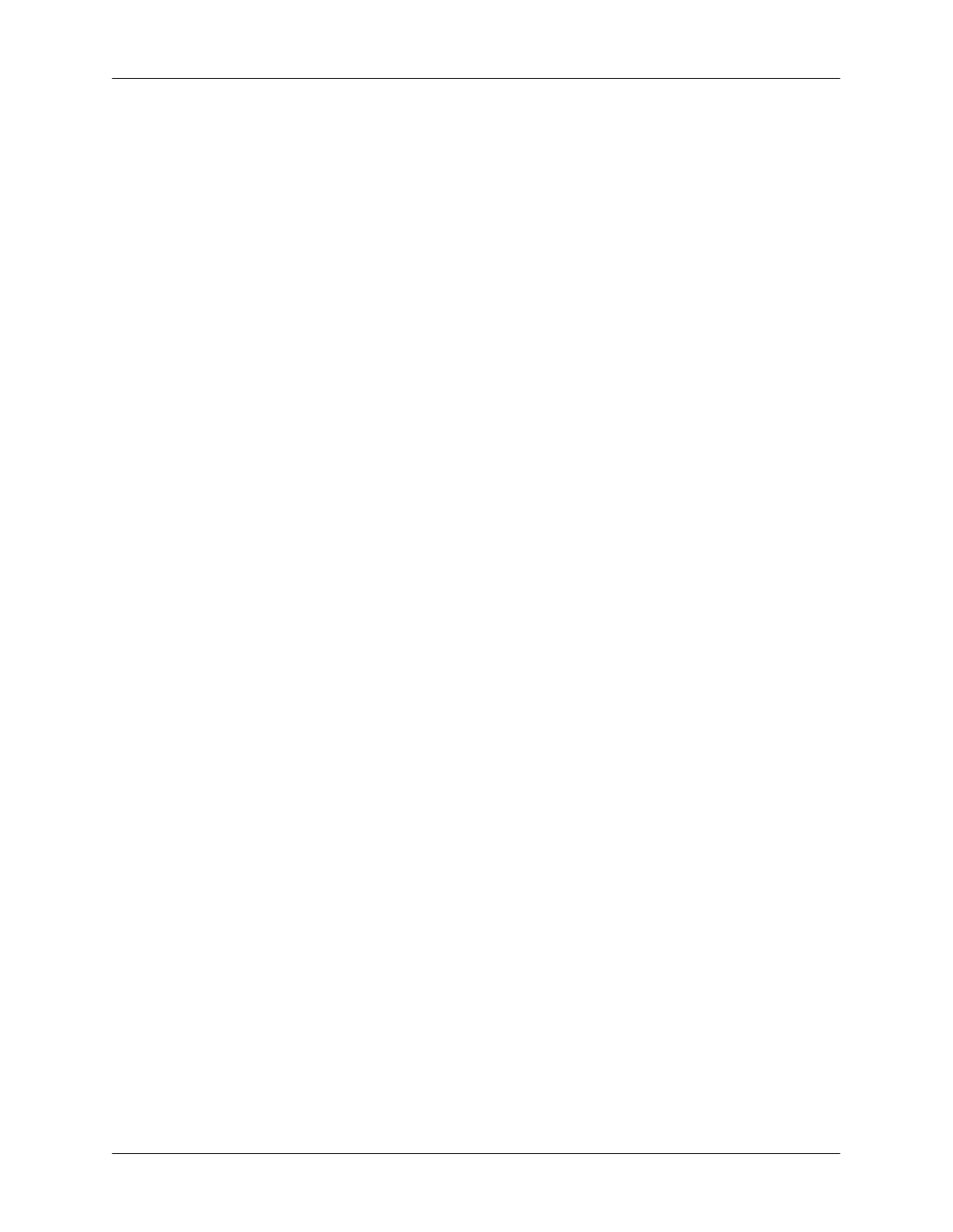### **Table of Contents**

|                                                                          | viii |
|--------------------------------------------------------------------------|------|
|                                                                          | viii |
|                                                                          |      |
|                                                                          |      |
|                                                                          |      |
|                                                                          |      |
|                                                                          |      |
|                                                                          |      |
|                                                                          |      |
|                                                                          |      |
|                                                                          |      |
|                                                                          |      |
|                                                                          |      |
|                                                                          |      |
|                                                                          |      |
|                                                                          |      |
|                                                                          |      |
|                                                                          |      |
|                                                                          |      |
|                                                                          |      |
|                                                                          |      |
|                                                                          |      |
|                                                                          | - 7  |
|                                                                          |      |
|                                                                          |      |
|                                                                          |      |
|                                                                          |      |
|                                                                          |      |
|                                                                          |      |
|                                                                          |      |
|                                                                          |      |
|                                                                          |      |
|                                                                          |      |
|                                                                          |      |
|                                                                          |      |
|                                                                          |      |
|                                                                          |      |
|                                                                          |      |
|                                                                          |      |
|                                                                          |      |
|                                                                          |      |
|                                                                          |      |
|                                                                          |      |
|                                                                          |      |
| $6. \text{svc.startd}(1M)$                                               |      |
|                                                                          |      |
|                                                                          |      |
| Identify whether your service may have multiple concurrent instances  15 |      |
|                                                                          |      |
|                                                                          |      |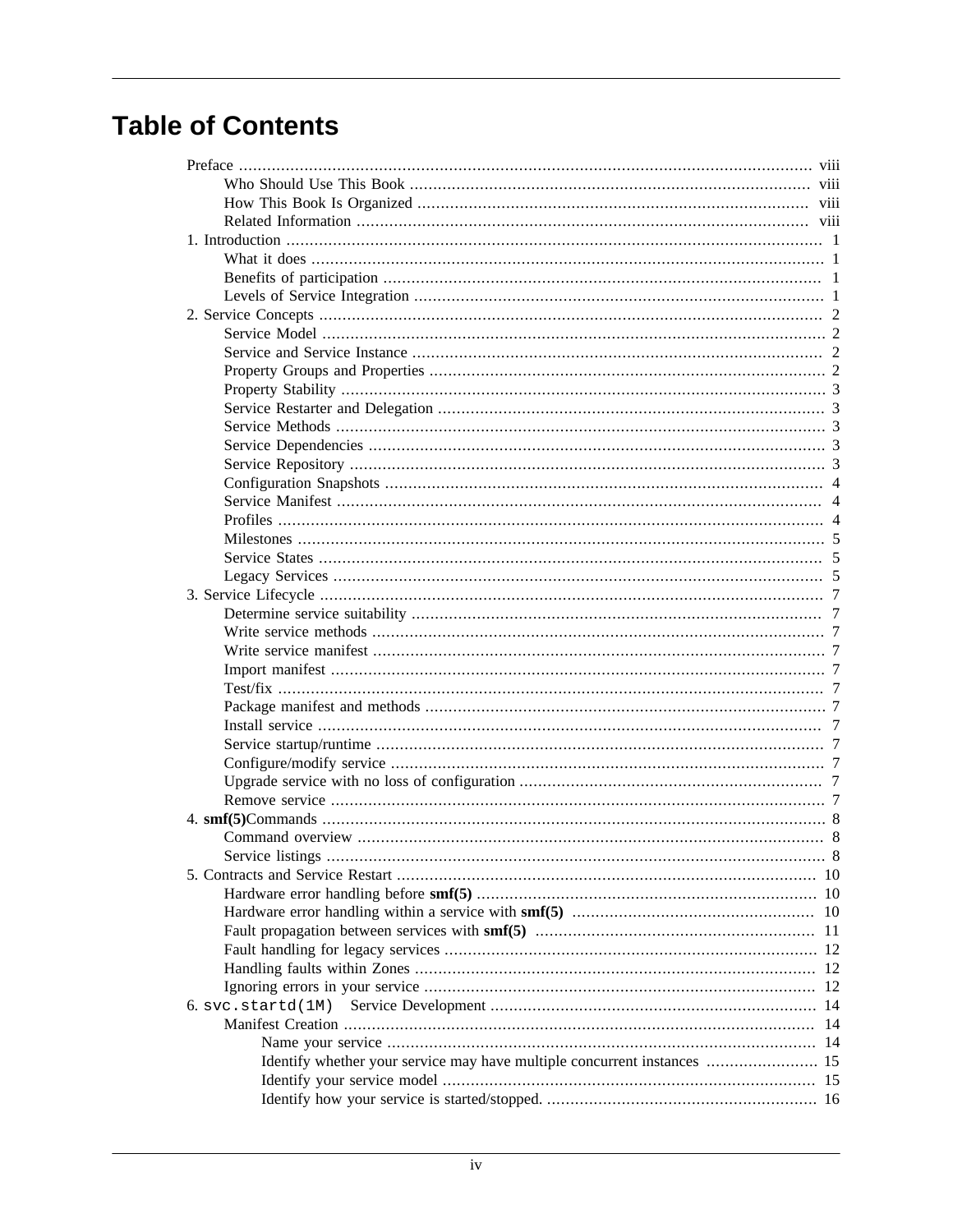| Remove your script from /etc/rc?.d locations and /etc/init.d  22 |  |
|------------------------------------------------------------------|--|
|                                                                  |  |
|                                                                  |  |
|                                                                  |  |
|                                                                  |  |
|                                                                  |  |
|                                                                  |  |
|                                                                  |  |
|                                                                  |  |
|                                                                  |  |
|                                                                  |  |
|                                                                  |  |
|                                                                  |  |
|                                                                  |  |
|                                                                  |  |
|                                                                  |  |
|                                                                  |  |
|                                                                  |  |
|                                                                  |  |
|                                                                  |  |
|                                                                  |  |
|                                                                  |  |
|                                                                  |  |
|                                                                  |  |
|                                                                  |  |
|                                                                  |  |
|                                                                  |  |
|                                                                  |  |
|                                                                  |  |
|                                                                  |  |
|                                                                  |  |
|                                                                  |  |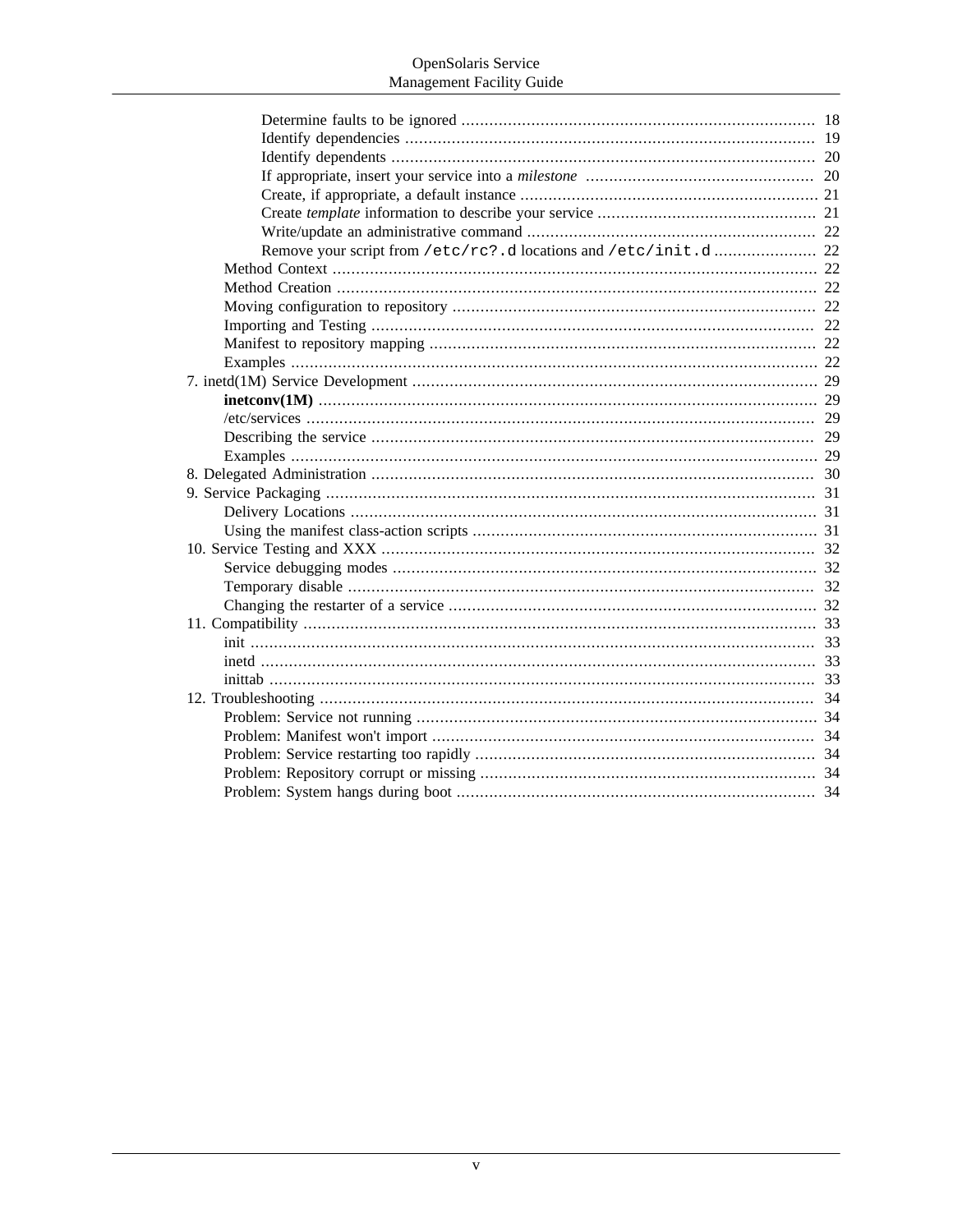### **List of Tables**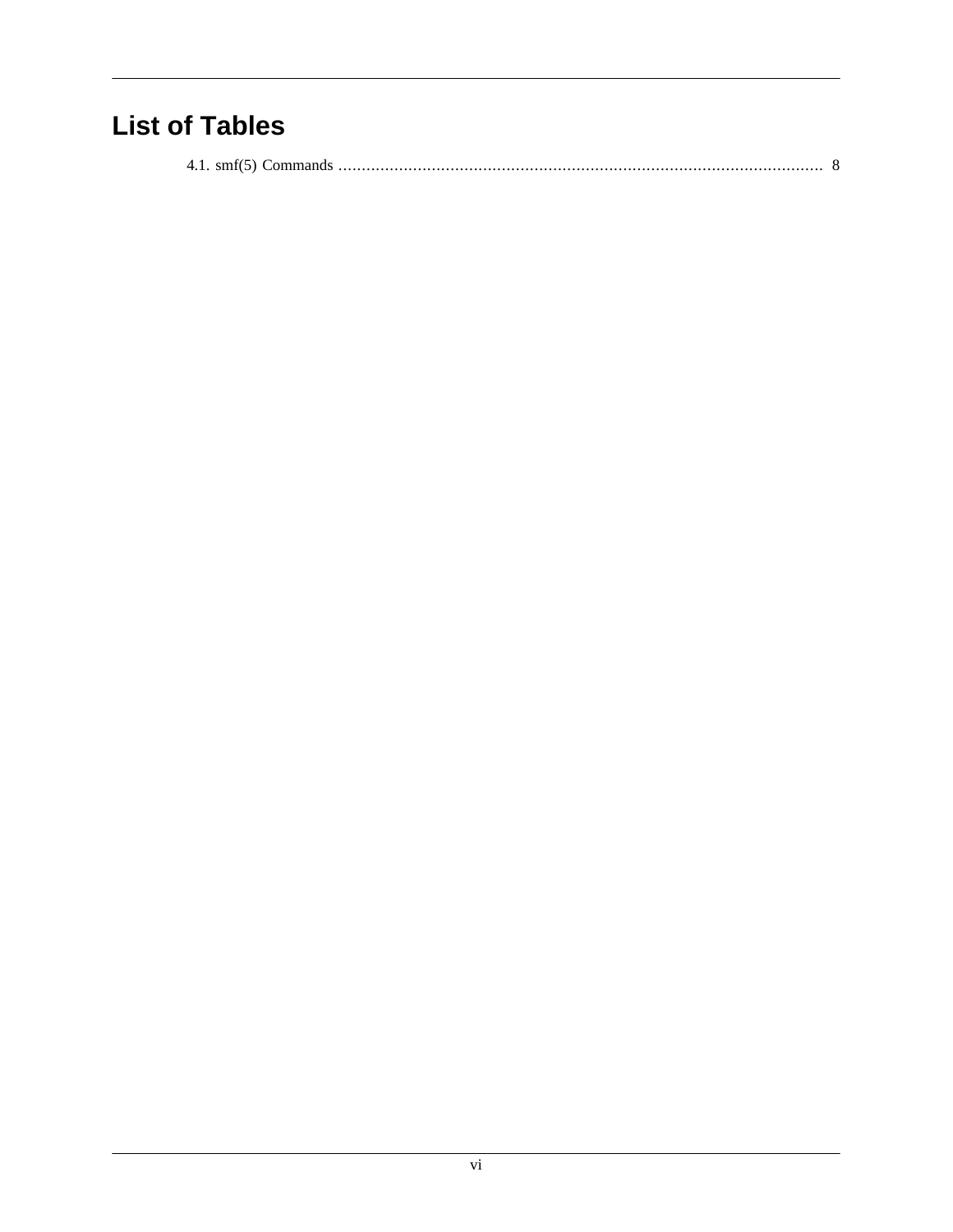# **List of Examples**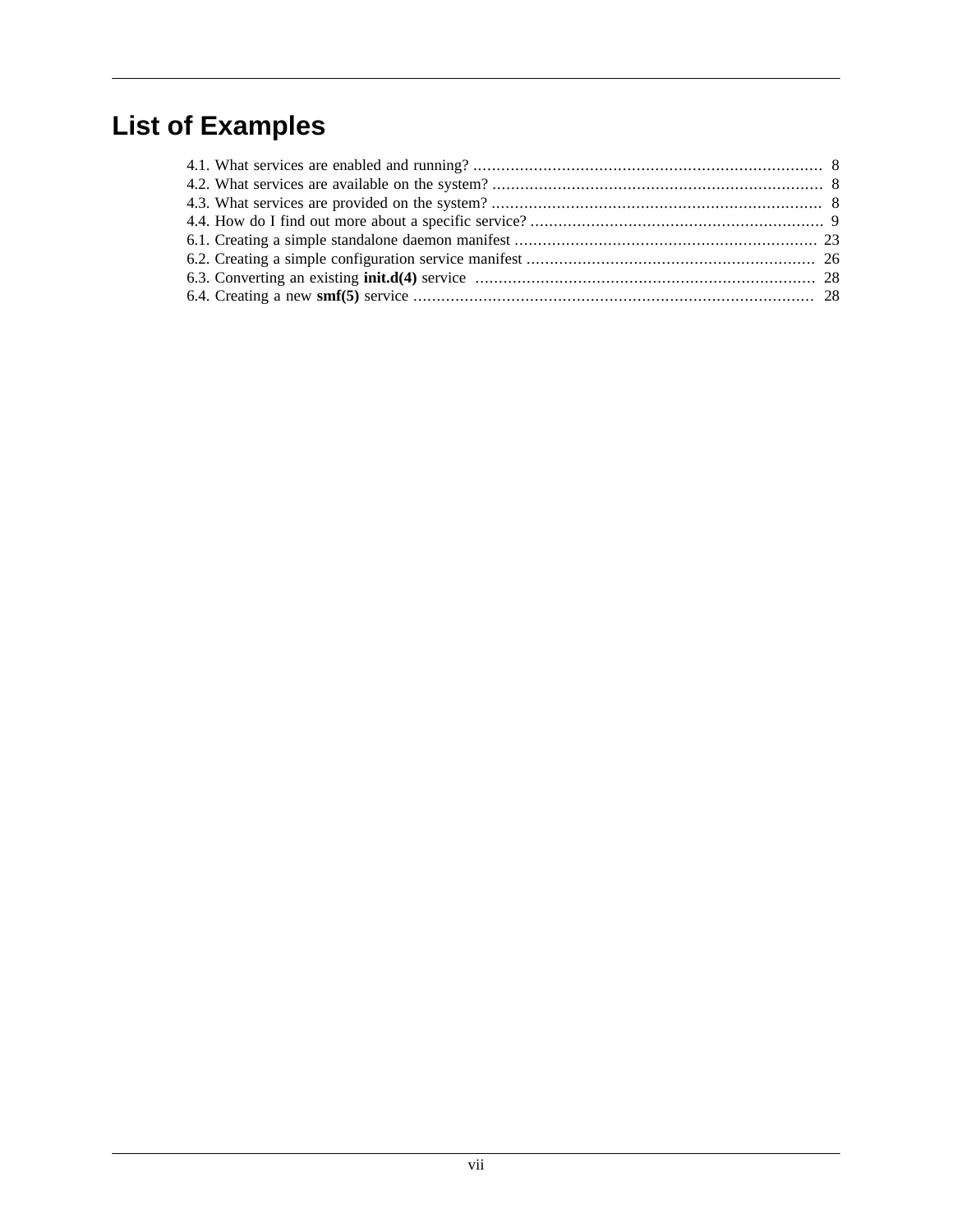# <span id="page-7-0"></span>**Preface**

The Service Management Facility is a mechanism to define, deliver, and manage self-healing application services for the Solaris™ Operating System or other OpenSolaris™ works. The Service Management Facility (more compactly known as **smf(5)** ) significantly augments the traditional **init.d(4)** and **inetd.conf(4)** models for service delivery. *The OpenSolaris Service Management Facility Guide* introduces important **smf(5)** concepts and provides details on delivering services which can be managed by the Service Management Facility.

# **Who Should Use This Book**

If you have ever written or modified an **init.d(4)** script or **inetd.conf(4)** line, this book is for you. All administrators will also benefit from this book, as it expands significantly on the **smf(5)** administrative concepts introduced in *System Administration Guide: Basic Administration*.

# **How This Book Is Organized**

XXX: need a definitive structure before writing this section. Remember to cross-link.

# **Related Information**

- *System Administration Guide: Basic Administration*
- *Application Packaging Developer's Guide*
- *System Administration Guide: Solaris Containers -- Resource Management and Solaris Zones*
- OpenSolaris Service Management Facility Community: http://opensolaris.org/os/community/smf
- Predictive Self-Healing BigAdmin site: http://www.sun.com/bigadmin/content/selfheal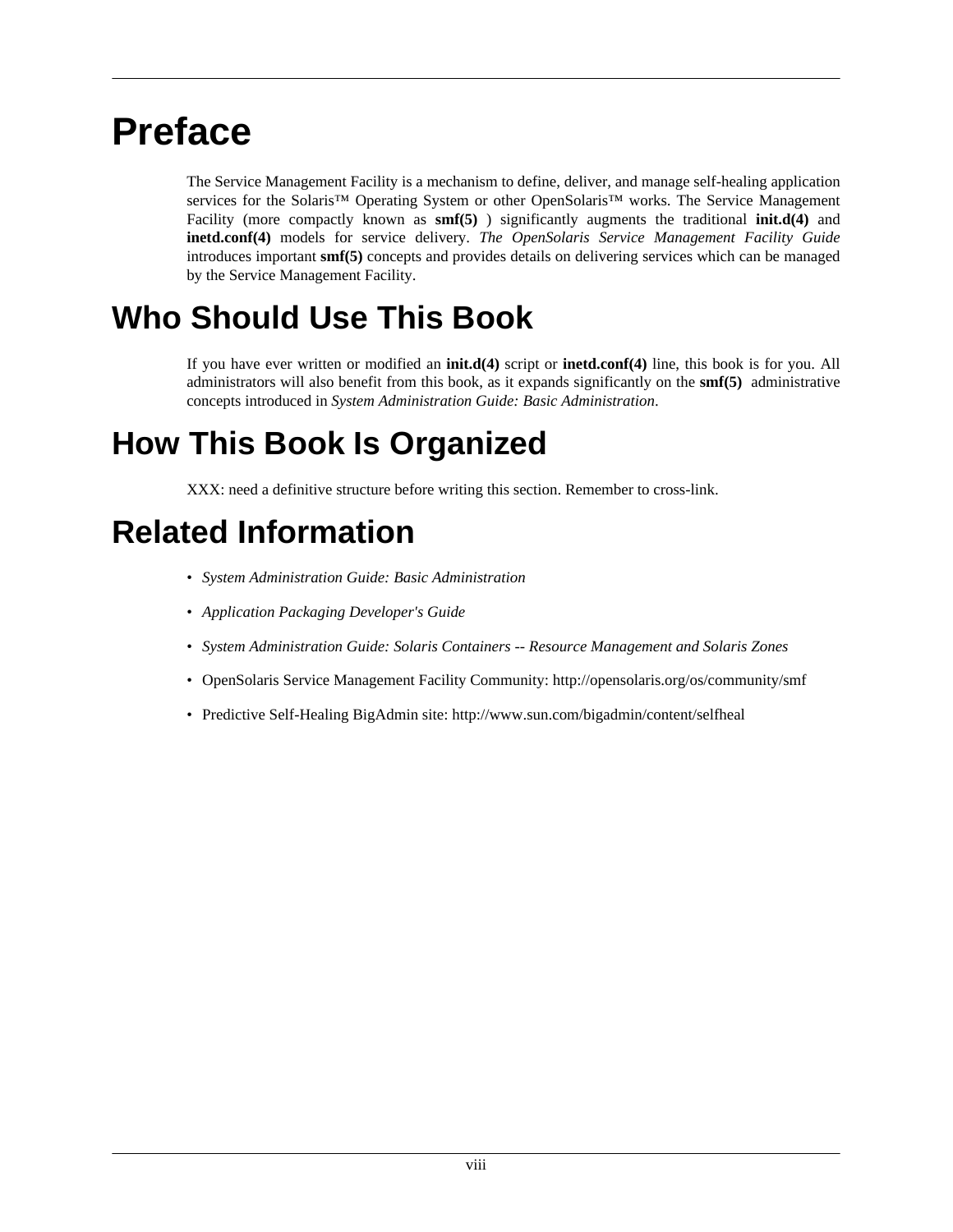# <span id="page-8-0"></span>**Chapter 1. Introduction**

# **What it does**

**smf(5)** promotes a service to a first-class operating system object. It allows administrators to:

- access information about misconfigured/misbehaving services,
- enable and disable services persistently across upgrades and patches,
- directly bind services to resource management configurations,
- delegate tasks to non-root users securely, and
- more reliably access the console in repair scenarios.

**smf(5)** gives developers:

- automated restart of services in dependency order due to administrative errors, software bugs, or uncorrectable hardware errors,
- a single API for service management, configuration, and observation, and
- simplified boot-process debugging.

# **Benefits of participation**

# **Levels of Service Integration**

No integration: compatibility. See the compatibility section.

Trivial integration: Create simple service manifest, convert init script to service methods, minimal testing

Full Restartability : Build on trivial conversion to split monolithic services -- each separately restartable component becomes its own service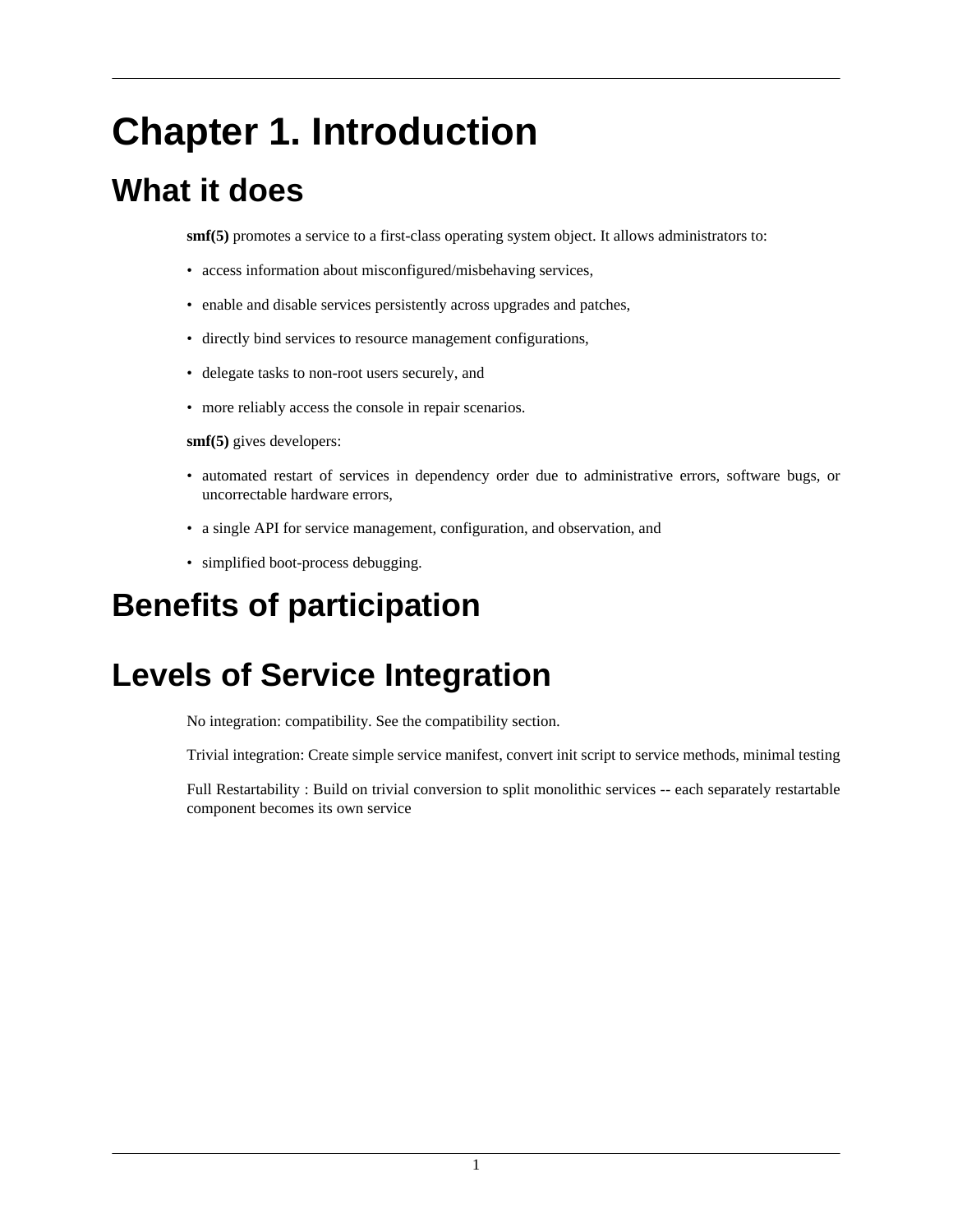# <span id="page-9-0"></span>**Chapter 2. Service Concepts**

Understanding a set of basic concepts will ease your interactions with **smf(5)** whether you're developing a complex suite of software or administering a Solaris system. These concepts apply to all services managed by **smf(5)**. There are some concepts which are specific to the type of service being implemented or managed, and subsequent chapters will cover the specifics of delivering individual service classes.

## **Service Model**

The Service Management Facility defines a programming model for providing persistently running applications called *services*, and an extensive infrastructure for managing those services. An **smf(5)** service can represent a variety of software facilities, such as a single daemon, a set of running processes, a set of system configuration parameters, or even just a group of other services.

Adapting existing software to **smf(5)** brings a number of advantages. Services are automatically restarted if they fall victim to hardware failure, unexpected service failure, or administrative error. Participation in the service management facility also enhances observibility (with **svcs(1)** as well as future-planned GUI tools) and ease of management (with **svcadm(1M)** and other Solaris management tools). All that's required to adapt existing software to **smf(5)** is usually just the creation of a short XML file called a *service manifest* and a few simple modifications to the service  $init.d(4)$  script.

# **Service and Service Instance**

Services are implemented as *service instances*. A service is the parent of one or more instances, and contains configuration information that is shared among all of the instances. The service should be considered only a configuration store, where the instance is the entity that executes on the system. The configuration of an instance is determined by composing configuration from the service and the instance. The instance's configuration will always be used for configuration defined both on the service and the instance.

All properties that would not be changed by a different copy of your service running (if your service supports that) should be defined at the service level. If your service may be implemented differently by a different instance (e.g. the smtp service may be implemented by sendmail, postfix, qmail, ...), properties that are specific to the current implementation should be specified at the instance, not the service.

Each service and service instance is named by a unique FMRI (Fault Managed Resource Identifier). The FMRI is prefixed with  $\text{svc}:$  and contains the service category, service and instance. For example, the FMRI for the default instance of the **fmd(1M)** service is svc:/system/fmd:default.

# **Property Groups and Properties**

Service configuration is organized into a set of properties. These properties are typed to reduce incidence of administrative error. All properties are organized into property groups. The property group is where composition of service instances occurs. f a property group with a given name is defined both on the service and the instance, the instance's settings are used. As all configuration is stored as properties, a single interface can be used to view and modify any service configuration property.

While most properties groups are persistent, meaning that their settings are saved across system reboot, **smf(5)** also provides *non-persistent* property groups, which disappear when the system is rebooted. These non-persistent property groups are used for run-time information about services which needs to be regenerated when the system is rebooted.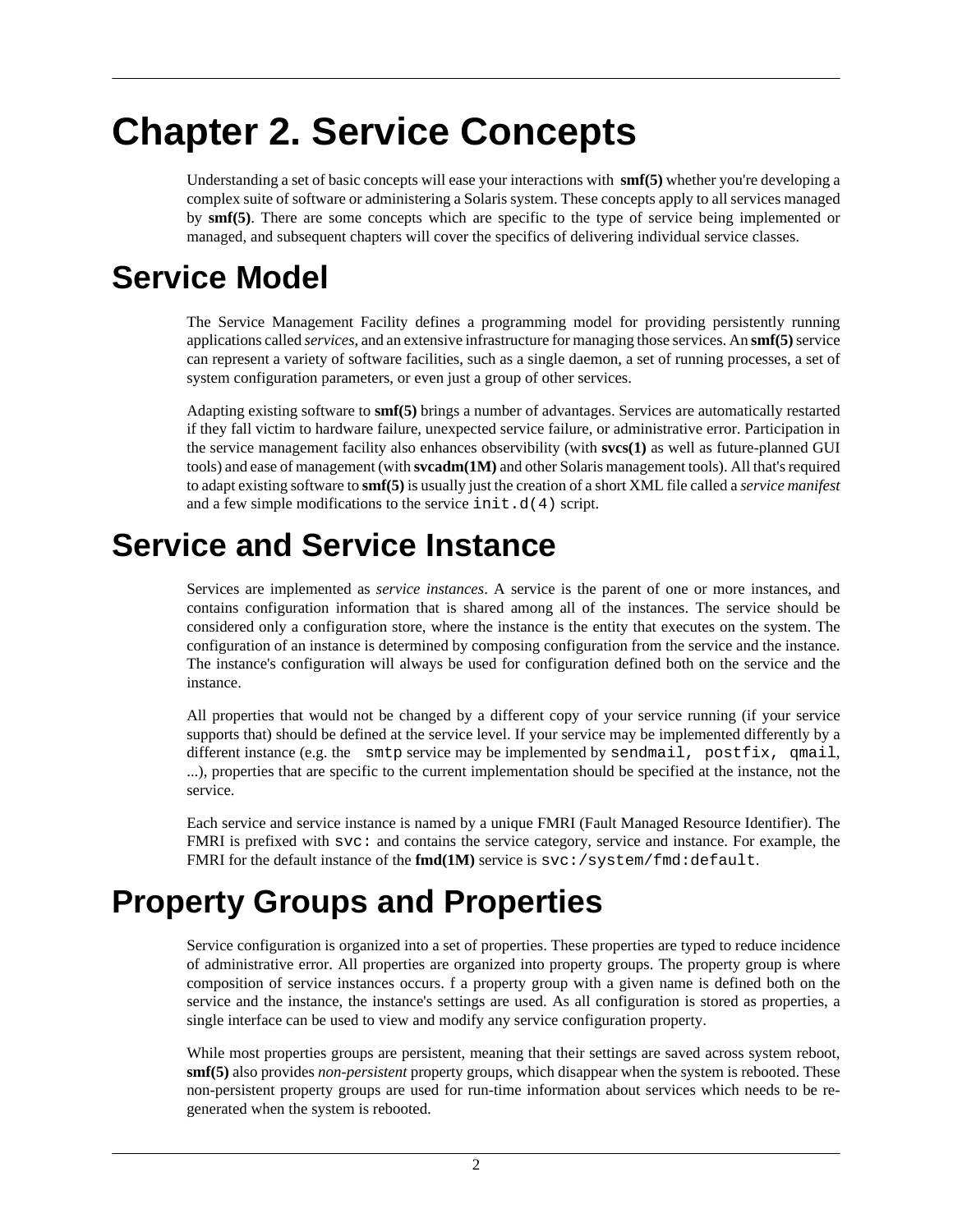A primary piece of configuration information is whether the service is enabled. This is also stored as a property. XXX?

# <span id="page-10-0"></span>**Property Stability**

# **Service Restarter and Delegation**

In order to provide restart capabilities for services with different run-time characteristics, smf(5) allows for a variety of service models. The service model is implemented by a service restarter. The restarter sets up the environment for the service and starts, stops, restarts, and communicates configuration change to the service. Currently, these models are provided by the **svc.startd(1M)** and **inetd(1M)** restarters. Additional models may be provided in the future by either these restarters or by additional restarters. While this document describes the models for **svc.startd(1M)** and **inetd(1M)**, please also see the restarter documentation for more detail on the application model it provides.

XXX: specifics about delegation

## **Service Methods**

A service's interface with its restarter is the service method. Each restarter defines the methods it requires for the services it manages. Most restarters minimally require a service provides a start method and a stop method.

# **Service Dependencies**

Dependencies define the relationships between services. Dependency effects are tracked by the master restarter, **svc.startd(1M)**. When a service starts, fails, etc., **svc.startd(1M)** communicates the change to the service's restarter.

XXX -- more details about dependencies: restart\_on and grouping

# **Service Repository**

A service's configuration is kept in the service *repository*. The repository is a transactional database that contains the authoritative copy of service configuration. This configuration is used by the master restarter, **svc.startd(1M)**, the service's restarter, the service itself, and any management applications which wish to access information about the service. Once services have been delivered on a system, administrators or administrative applications may customize service settings in the repository.

The service repository has a number of characteristics which are important to the system.

• Transactional.

All of the core **smf(5)** daemons are designed to be completely restartable if they fail due to hardware, software, or administrative failure. This requires a transactional backing store for all of our service information, including things like service state. If any core **smf(5)**daemons die halfway through an operation, they pick up where they left off when they return. Thus, the repository must be transactional to allow uto implement recoverability.

• Typed.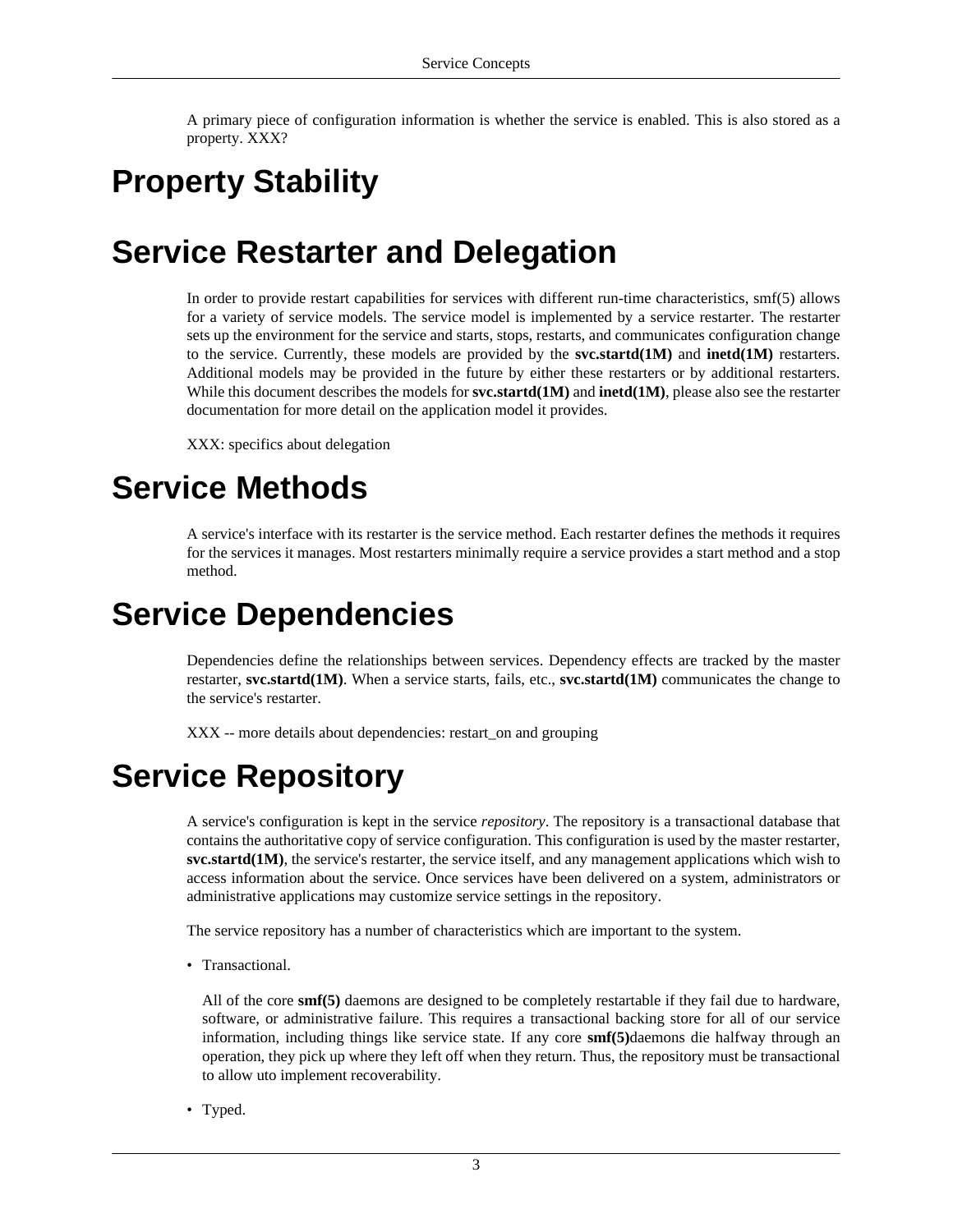<span id="page-11-0"></span>A strong typing system allows **smf(5)** to validate that configuration information is at least of the appropriate form. This reduces the chance of accidental misconfiguration by the administrator.

• Single point of access.

All configuration and runtime data is accessed through a single API: **libscf(3LIB)**. This reduces the time required to write a management application for a service, and elimiates the need to write service-specific configuration parsers.

• Access control.

A subset of configuration changes and administrative actions can be safely delegated to non-root users, without requiring that all changes and actions be allowed by those users.

There are, however, no provisions for configuration data to be hidden from unprivileged users or applications. While modification is protected, reading is not. The repository should not be used for secret data.

• Snapshots.

Allow administrators to easily revert to previous configuration versions.

• Checkable consistency.

It must be simple to confirm on startup that the format of the system's configuration data is correct. Obvious filesystem corruption is flagged explicitly rather than parsed by higher-level applications as lack of or incorrect configuration.

• Fast

Recovery algorithms require storing state in the repository, so updates must be fast for systems with many services.

The repository is split in implementation between the persistent properties which are not lost when the system restarts and non-persistent properties which are reset when the system reboots. The persistent database is critical for backup and is stored in /etc/svc/repository.db. The non-persistent database has no value in backups as its contents are regenerated every system boot. It is located in /etc/ svc/volatile/svc\_nonpersist.db.

# **Configuration Snapshots**

# **Service Manifest**

To deliver a service on a Solaris system, you create a service *manifest*, an XML file which describes a service and any instances associated with that service. The service manifest is imported into the repository either at boot time, or by using the **svccfg import** subcommand. The XML format of the service manifest is specified by the Service description DTD, located at /usr/share/lib/xml/dtd/ service\_bundle.dtd.1. The comments in the DTD will answer many questions about authoring service manifests.

## **Profiles**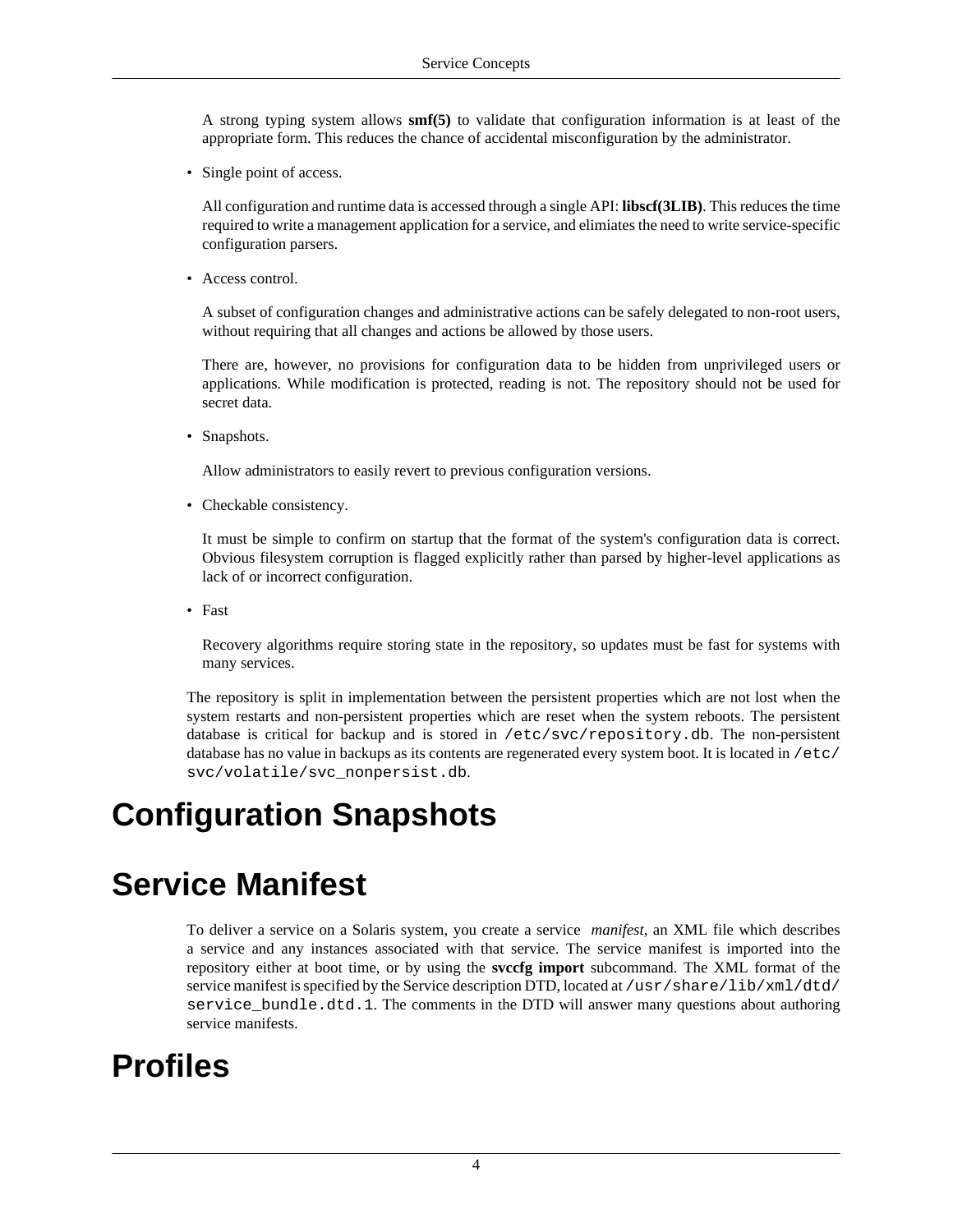### <span id="page-12-0"></span>**Milestones**

A *milestone* service aggregates a set of service dependencies. Usually, a milestone service does nothing useful itself, but declares a specific state of system-readiness which other services can depend upon. One example is the name-services milestone service. The name-services milestone service is considered *online* as long as any name services which are enabled are running. Thus, **smf(5)** milestones are useful points for setting dependencies, as they reflect a specific state of system readiness. Milestone services are treated as normal services by **smf(5)**.

The standard Unix system run-levels are represented in **smf(5)** as milestone services. The single-user, multi-user, and multi-user-server milestone services correspond to run-levels S, 2, and 3, respectively.

**smf(5)** also allows you to reduce or increase the number of services running on the system by specifying. You can choose which milestone represents the set of services you want running, and ask to set the system milestone to the one you've selected. The **svcadm milestone**accepts the run-level milestone services, as well as the special all and none keywords. These aren't actual services, but shorthand for either no services, or all enabled services, respectively. This set of five special milestones can either be booted directly to (**boot -m milestone=**) or reached by running **svcadm milestone**.

A limited milestone (any special milestone but all) is reached by temporarily disabling all services which aren't required by the services defined in the milestone. If a service isn't a dependency of the milestone or one of the milestone's dependencies, it will be temporarily disabled when in that limited milestone. The console-login service, for example, is not a dependency of any of the reduced milestones and will always appear as disabled when in those milestones.

Reduced run-levels should still be reached by using **boot -s** or the **init(1M)** command directly. These commands set both the milestone and the run-level. Running **svcadm milestone** directly only sets the milestone, but not the system run-level.

#### **Note**

For system maintenance procedures, use the traditional **init(1M)** or **boot -s** invocations, *not* the **svcadm milestone** or **boot -m milestone** invocations. As the existing commands provide the same functionality they have in previous releases of the Solaris system, they offer the least incidence of surprise to the user when performing critical system maintenance.

### **Service States**

Each service instance is always in a well-defined state. Define states XXX

Service states are stored in a non-persistent group, as the state must always be reset when the system reboots.

A Solaris service is only started if it is marked as enabled (by the administrator), and once all of its dependencies are satisfied.

## **Legacy Services**

**smf(5)** provides start and stop of scripts placed in the /etc/rc?.d/ directories. As these services aren't fully described to the system with a set of dependencies, they are called *legacy services*. Legacy services created for releases of the Solaris system older than 10 will continue to work without modification in almost all cases, starting when the system starts, and being shutdown during system shutdown or a change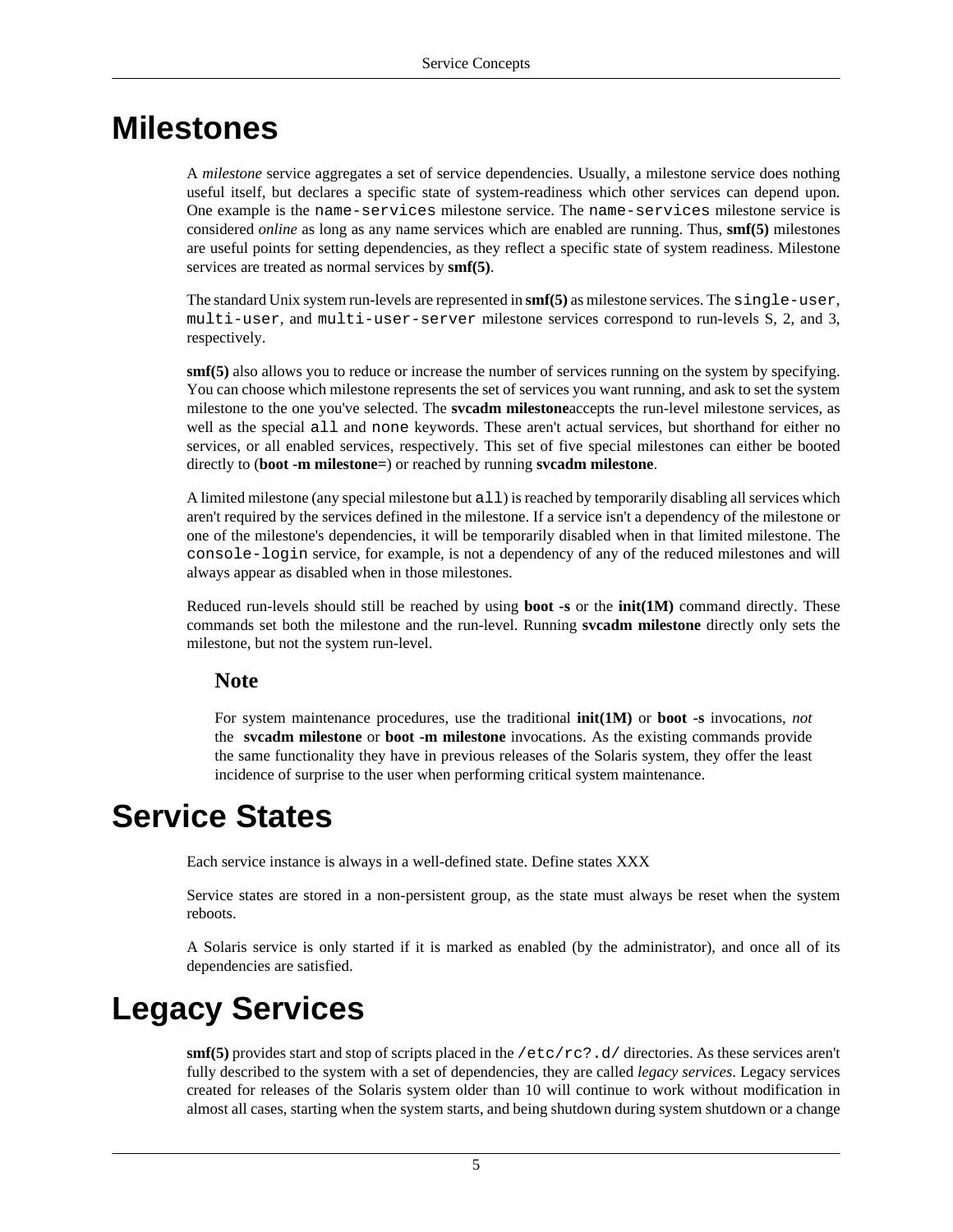in the run-level. However, these services aren't monitored by **smf(5)** after they're started, and will never be automatically restarted by the system.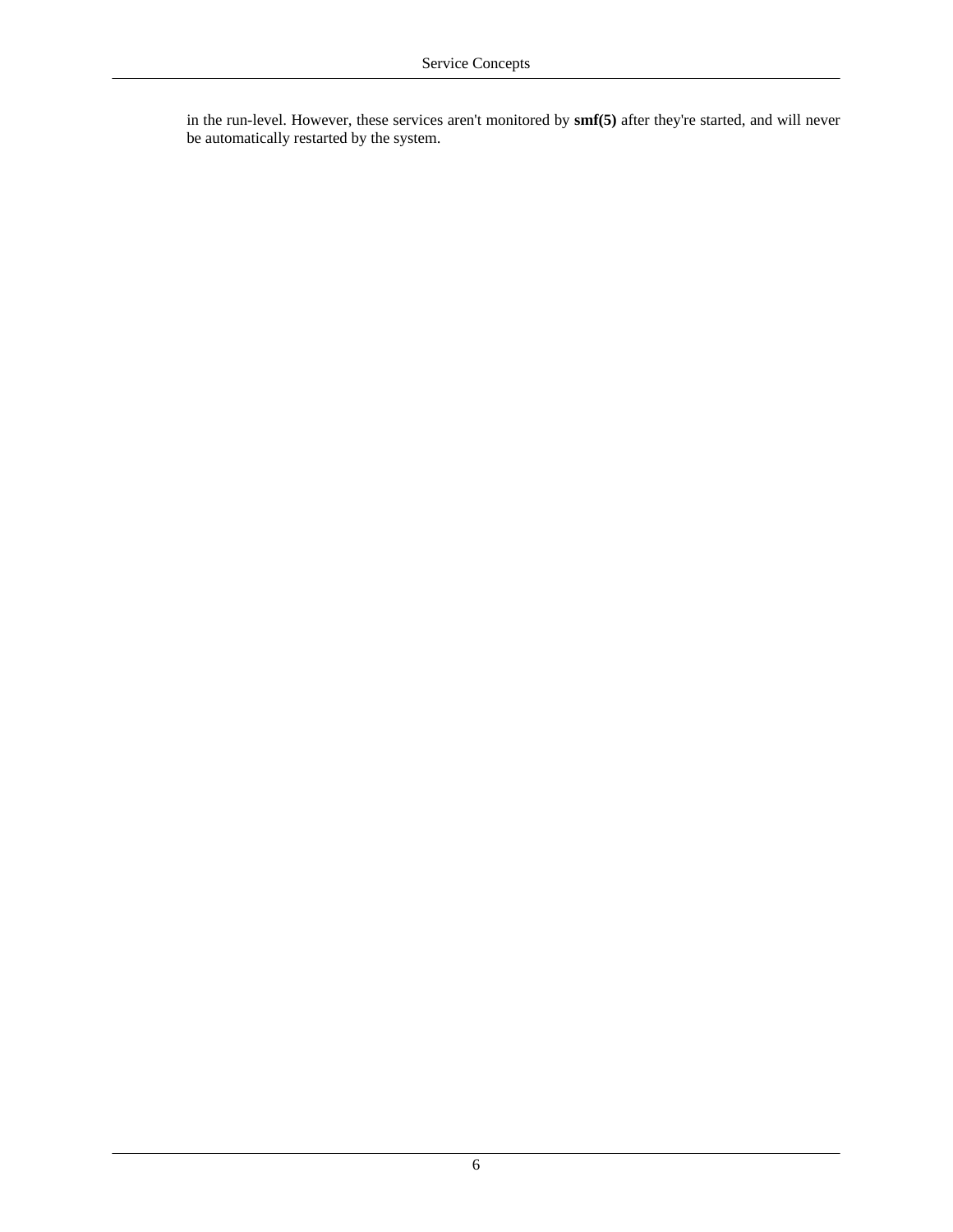# <span id="page-14-0"></span>**Chapter 3. Service Lifecycle**

The service lifecycle describes

# **Determine service suitability**

Not all software is appropriate for execution by **smf(5)**.

# **Write service methods**

# **Write service manifest**

# **Import manifest**

# **Test/fix**

Always look for errors or unusual messages in the service's log file, if it exists.

# **Package manifest and methods**

# **Install service**

# **Service startup/runtime**

Start when...

Logfiles...

# **Configure/modify service**

# **Upgrade service with no loss of configuration**

# **Remove service**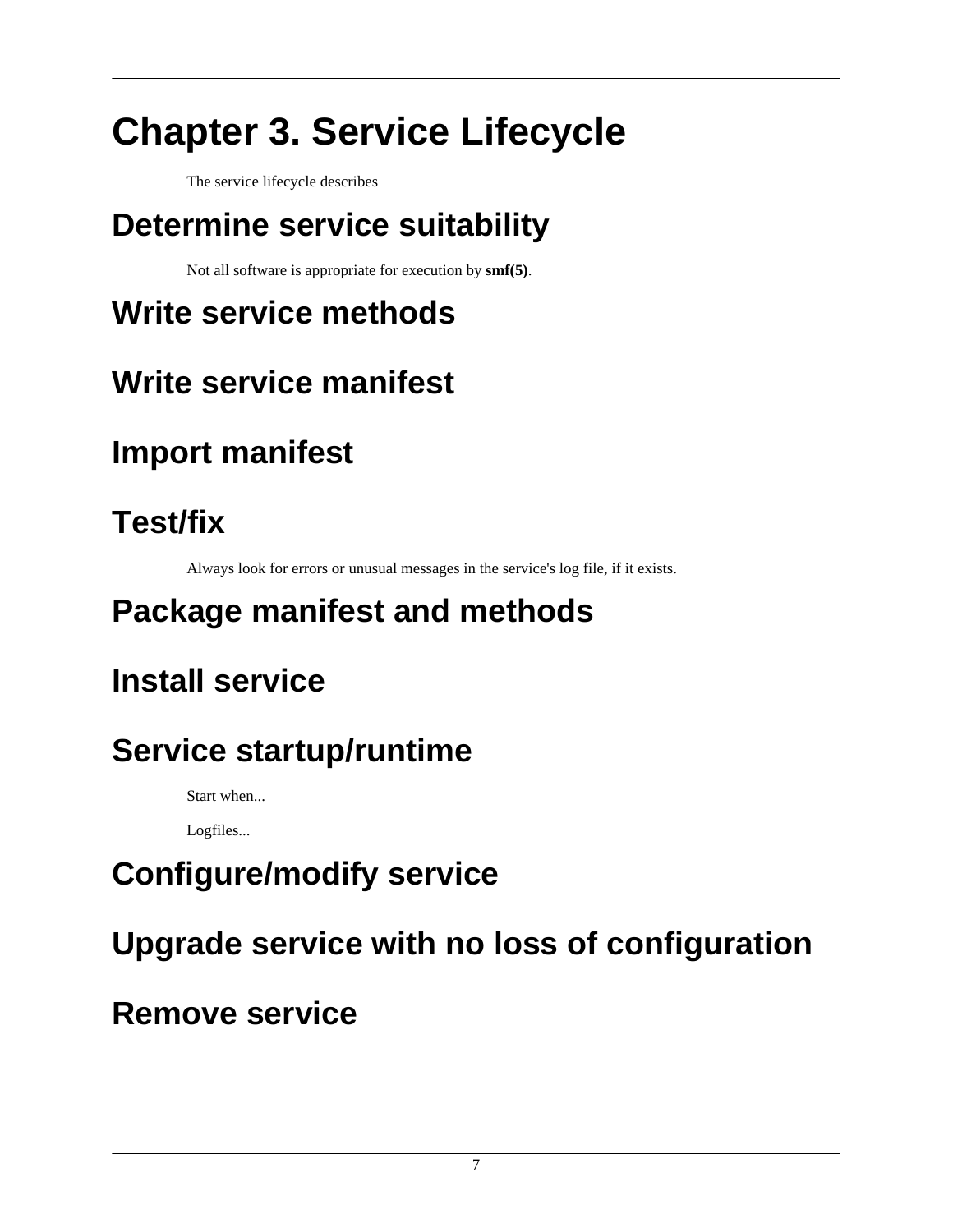# <span id="page-15-0"></span>**Chapter 4. smf(5)Commands**

There is a rich **smf(5)** command set available too developers and administrators alike. The *Solaris System Administration Guide: Basic Administration* book focuses on administrators, while here we focus on commands a service developer might find valuable. First, an overview of general **smf(5)** commands.

### **Command overview**

| Table 4.1. smf(5) Commands |  |
|----------------------------|--|
|----------------------------|--|

| <b>Command</b>      | <b>Purpose</b>                                                                 |
|---------------------|--------------------------------------------------------------------------------|
| svcs(1)             | List services, service information, discover and<br>diagnose service problems. |
| $s\text{vcadm}(1M)$ | Perform general service administration.                                        |
| sverpop(1)          | Service information queries, suitable for scripting.                           |
| svccfg(1M)          | Repository manipulation tool.                                                  |

## **Service listings**

#### **Example 4.1. What services are enabled and running?**

**svcs(1)** with no options answers that easily:

| $$$ svcs |        |                                          |
|----------|--------|------------------------------------------|
| $\cdots$ |        |                                          |
| online   | Feb 04 | svc:/network/ntp:default                 |
| online   | Feb 04 | svc:/network/service:default             |
| online   | Feb 04 | svc'/application/x11/xfs:default         |
| online   | Feb 04 | svc:/application/font/stfsloader:default |

#### **Example 4.2. What services are available on the system?**

Just ask **svcs(1)** to list all services, including the disabled ones:

| \$ svcs -a |        |                                  |
|------------|--------|----------------------------------|
| disabled   | Feb 04 | svc:/system/metainit:default     |
| disabled   | Feb 04 | svc:/network/rpc/nisplus:default |
| disabled   | Feb 04 | svc:/network/nis/server:default  |

#### **Example 4.3. What services are provided on the system?**

Again, just ask **svcs(1)**. This time, get the service description too:

```
$ svcs -a -o FMRI,DESC
svc:/milestone/name-services:default name services milestone
svc:/platform/i86pc/kdmconfig:default Display configuration
svc:/system/cron:default clock daemon (cron)
```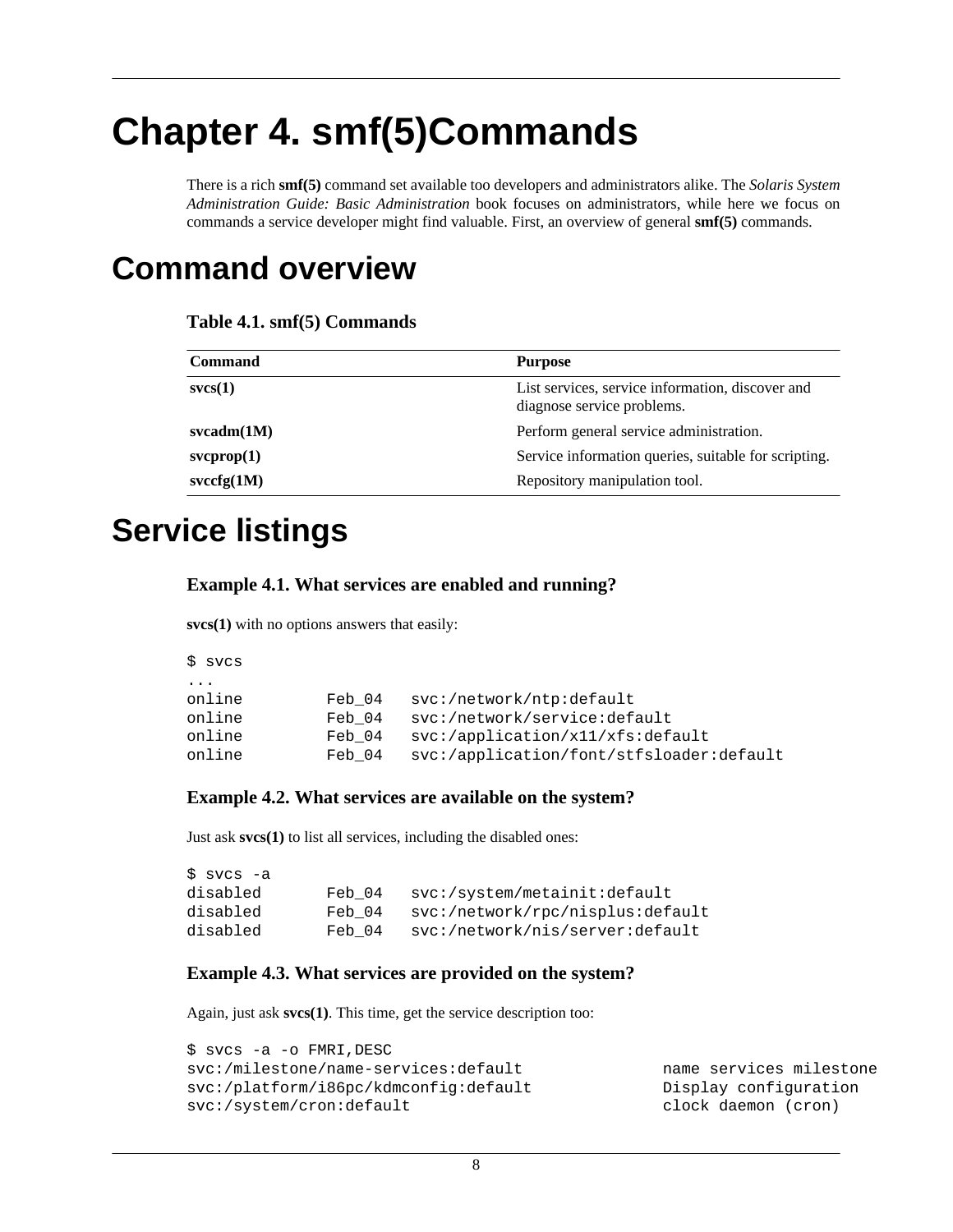#### <span id="page-16-0"></span>**Example 4.4. How do I find out more about a specific service?**

**svcs(1M)** gives more detailed information about a service with both the  $-x$  and  $-1$  options combined with the service name. The manpage references in **svcs -x** are particularly helpful.

```
$ svcs -x system-log
svc:/system/system-log:default (system log)
 State: online since Fri Feb 04 19:30:11 2005
   See: syslogd(1M)
   See: /var/svc/log/system-system-log:default.log
Impact: None.
$ svcs -l system-log
fmri svc:/system/system-log:default
name system log
enabled true
state online
next_state none
state_time Fri Feb 04 19:30:11 2005
logfile /var/svc/log/system-system-log:default.log
restarter svc:/system/svc/restarter:default
contract_id 51 
dependency require_all/none svc:/milestone/sysconfig (online)
dependency require_all/none svc:/system/filesystem/local (online)
dependency optional_all/none svc:/system/filesystem/autofs (online)
dependency require_all/none svc:/milestone/name-services (online)
```
The **svcs -p** command allows you to determine which processes, if any, are in the service.

|        | \$ svcs -p system-log |                                           |
|--------|-----------------------|-------------------------------------------|
| STATE  | STIME.                | FMR T                                     |
| online |                       | $21:06:05$ svc:/system/system-log:default |
|        | 21:06:05              | 272 syslogd                               |

Additionally, **svcprop(1)** provides a dump of all service configuration. By default, it chooses to display the running configuration of the instance.

```
$ svcprop system-log
general/package astring SUNWcsr
general/enabled boolean true
general/single_instance boolean true
general/action_authorization string solaris.smf.manage.system-log
```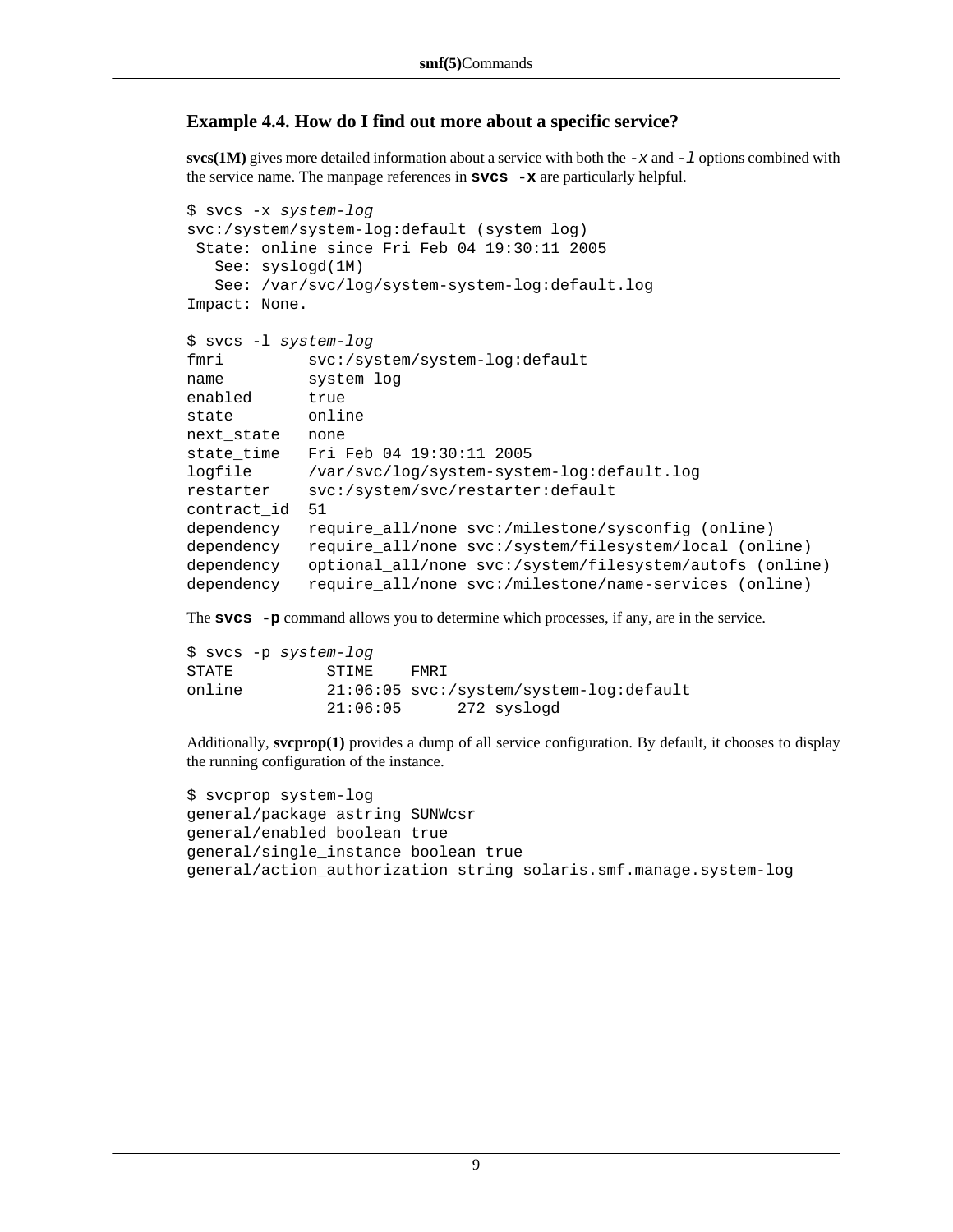# <span id="page-17-0"></span>**Chapter 5. Contracts and Service Restart**

The Service Management Facility cooperates with the Solaris Fault Manager through *service contracts* to isolate and recover from hardware and software faults on the system. The Fault Manager essentially detects and predicts hardware faults, retiring bad hardware when it is appropriate and possible.

# **Hardware error handling before smf(5)**

Earlier versions of the Solaris Operating System could often detect hardware faults, but couldn't usually recover from them without rebooting the system. For example, physical memory on the system can go bad. Depending on the type of memory and the type of error encountered, it can generate either a correctable error, or an uncorrectable one. The Solaris Operating System has always recovered gracefully from correctable errors. They're handled by the kernel and never seen by a user process.

But, uncorrectable ones mean that the system is unable find a good copy of the data. The error can occur either in the kernel's address space or in a user process's address space. An error in kernel address space means that the kernel is paniced immediately, restarting the system. An error in user space can be dealt with more gracefully. As we know which process the error affected, the kernel can kill it before it causes any more damage.

Prior to SMF, the relationships between user processes were unknown. As the system didn't know if the corrupted/absent memory in one process would cause corruption in another process which was cooperating very closely with the one that received the error, the entire system had to be gracefully shut down.

# **Hardware error handling within a service with smf(5)**

Now **fmd(1M)** can take hardware that's about to have a failure offline in advance of that failure, or after that failure occurs. But, when a failure does slip through it is **smf(5)**'s job to know the relationships between processes/services on the system. There are two main types of relationships:

- processes part of the same service or fault boundary, and
- services which depend upon each other.

To track processes as part of the same service, the **smf(5)** restarters use the new kernel mechanism, **process(4)** *contracts* to group and monitor related processes. Certain types of events can be classified as important:

- empty the last member of a process was killed
- fork a new process was added to the contract
- exit a member of the contract exited
- core a process dumped core
- signal a process received a fatal signal
- hwerr a process was killed due to an uncorrectable hardware error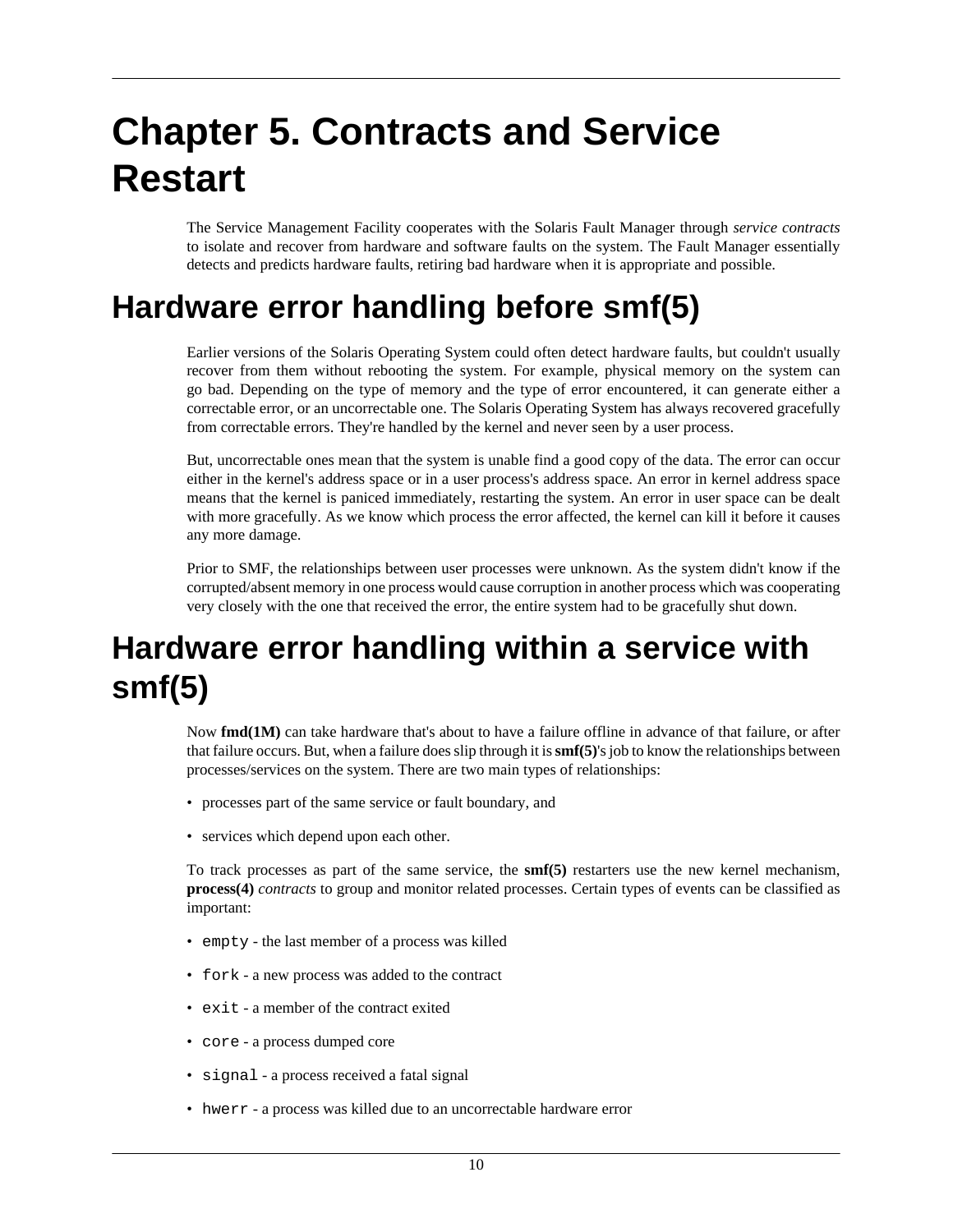<span id="page-18-0"></span>Each of these events is detected by the kernel, and passed to the contract owner. In the specific case of hwerr, if an uncorrectable hardware error does occur in a user process the kernel detects it and kills the process where the error occurs, just as in previous versions of the Solaris Operating System. With the introduction of SMF, we no longer need to restart the system - with smf(5) and **process(4)** contracts, we can just restart the "associated processes".

Contracts are written with three types of event sets: informative, critical, and fatal. Informative and critical only differ really in the guarantees about event delivery. fatal means all processes in the contract are killed if a fatal event is received. **smf(5)** puts the hwerr event into the critical event set. A few commands allow you to explore contract settings on the system. First, you can find out about contract and process relationships using:

```
 $ ptree -c `pgrep sendmail`
   [process contract 1]
     1 /sbin/init
       [process contract 4]
         7 /lib/svc/bin/svc.startd
           [process contract 513]
             18676 /usr/lib/sendmail -Ac -q15m
             18678 /usr/lib/sendmail -bd -q15m
```
You can see that sendmail is in contract 513. Using that information, you can look at the terms of the contract:

```
 ctstat -vi 513
     CTID ZONEID TYPE STATE HOLDER EVENTS QTIME NTIME 
    513 0 process owned 7 0 -
           cookie: 0x20
           informative event set: none
           critical event set: hwerr empty
           fatal event set: none
           parameter set: inherit regent
          member processes: 18676 18678
           inherited contracts: none
```
That output confirms what was described above: hwerr is in the critical event set. If there's a hwerr in either of the sendmail processes, the contract owner (7, **svc.startd(1M)** as you see above) will get a critical error. **svc.startd(1M)** then responds to the error by stopping the service, and restarting it if possible. Thus, when an uncorrectable memory error occurs in a process managed as an **smf(5)** service, **smf(5)** is able to detect an uncorrectable memory error in a process, and repair it by restarting the service.

# **Fault propagation between services with smf(5)**

The previous section handles fault propagation within the first relationship type described above processes related as part of the same service or fault boundary. Fault propagation between services are handled differently.

Service relationships are expressed by **smf(5)** dependencies. Most dependencies are used to specify startup order, by using grouping=require\_all and restart\_on=none. However, you can also specify that a service is restarted if its dependency experiences any type of error (hardware error, core dump, etc.). You do this by using restart\_on=error as opposed to none. Then when the dependency is stopped due to that error, your dependent service will be too.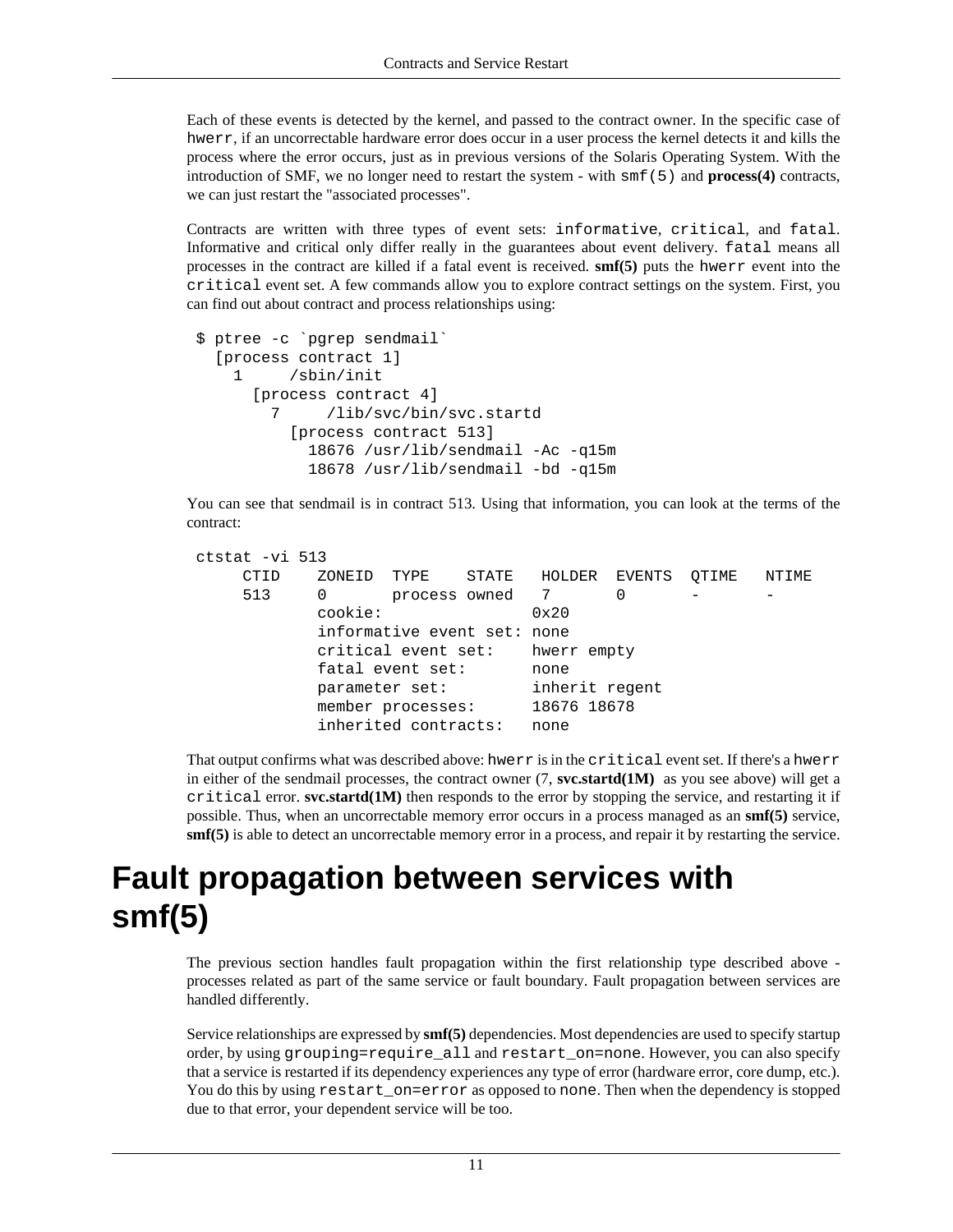# <span id="page-19-0"></span>**Fault handling for legacy services**

Uncorrectable errors are handled differently for processes that aren't explicitly part of an smf(5) service. How does SMF know what to do if you didn't write a service manifest to describe how faults should be handled? Since **init(1M)** is in a **process(4)** contract, all processes are part of a **process(4)** contract. If no software creates a new contract, the process is in the same contract as its parent. The default terms for a contract are not the same as what **svc.startd(1M)** uses. Instead, the default **process(4)** contract is written such that hardware errors are fatal. Remember, that means all processes in the contract are killed if any process sees an uncorrectable memory error. **svc.startd(1M)** also helpfully puts each legacy-run service in its own contract. Thus, if any processes launched out of a legacy-run service (e.g. **vold** or **dtlogin**) fall victim to an uncorrectable memory error, all processes in the contract will be killed.

```
$ ptree -c `pgrep vold`
   [process contract 81]
     481 /usr/sbin/vold
   $ ctstat -vi 81 
   CTID ZONEID TYPE STATE HOLDER EVENTS QTIME NTIME 
  81 0 process orphan - 0
          cookie: 0
          informative event set: core signal
          critical event set: hwerr empty
          fatal event set: hwerr
          parameter set: none
          member processes: 481
          inherited contracts: none
```
Note that for vold's process, hwerr is in the fatal event set. But, since there's no service manifest to tell SMF how to deal with the legacy-run service, the system can't restart it. This is a primary reason why adapting your service to **smf(5)** is valuable, even though compatibility is provided for legacy services.

# **Handling faults within Zones**

As a zone doesn't have a kernel of its own, an uncorrectable memory error in the kernel still means that the entire system goes down. However, each zone has its own copy of **smf(5)** inside which is completely separate from the other zones on the system. As **smf(5)** runs inside the zone as well, faults are handled inside the local zone the same was as they are in the global zone. There's no need to isolate the fault to the zone because we isolate the fault to a finer granularity -- the service. **smf(5)**and zones are highly complementary technologies.

## **Ignoring errors in your service**

If you've specified the following with your service manifest, you've told **smf(5)** that you don't care about what happens to the processes that your start method starts up.

```
<property_group name='startd' type='framework'>
     <propval name='duration' type='astring' value='transient' />
</property_group>
```
We provided this functionality for configuration services which need to tell **smf(5)** that they don't have processes that need to be restarted if they fail. Basically, no processes in the contract isn't an error. But, this has also (understandably) been abused to shoehorn legacy services which may or may not have processes running when their start method exits into **smf(5)**. Some of these examples of incomplete conversions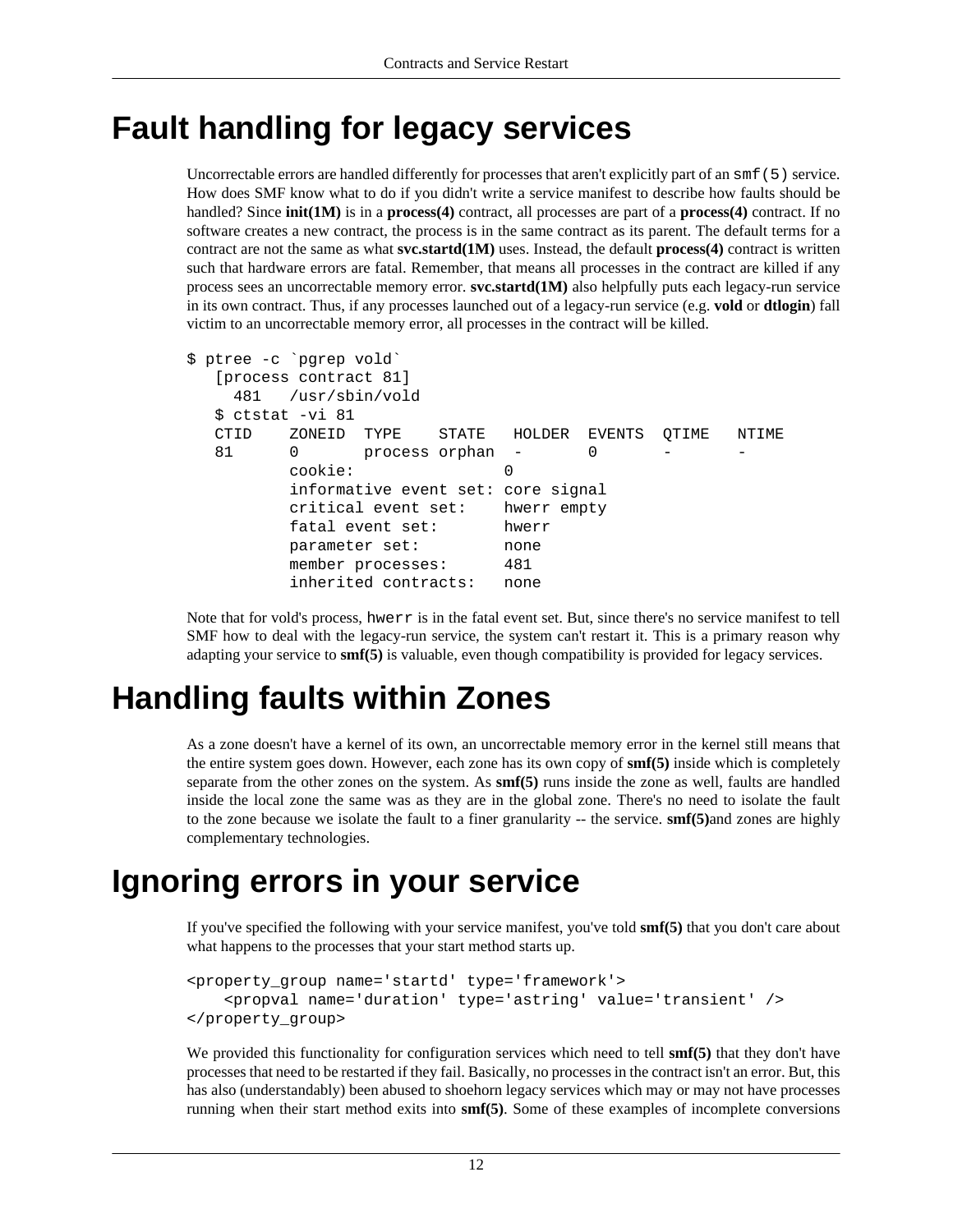even exist within SMF. svc:/network/initial may start up a number of daemons on your system, but you don't see them under **svcs -p**. That's because the duration property is set to transient. You can see this with:

\$ svcprop -p startd/duration network/initial transient

**svc.startd(1M)** believes there are no important processes to worry about restarting, so it doesn't track them under svcs -p, and won't restart the service if one of the processes is killed due to an uncorrectable memory error. These services will be converted more thoroughly in a future release of SMF. But, if you want the processes in your service to be restarted on failure, never set startd/duration to transient.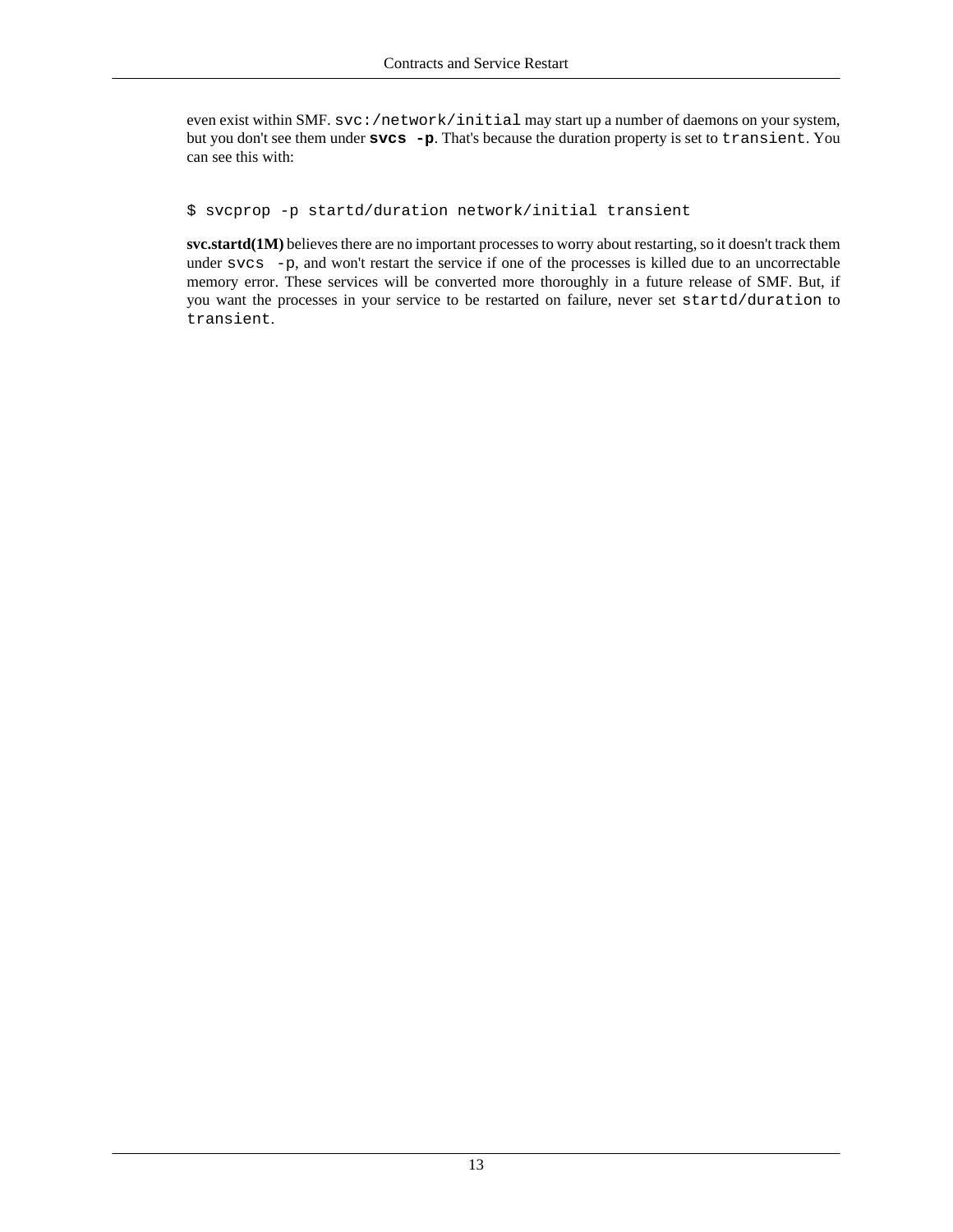# <span id="page-21-0"></span>**Chapter 6. svc.startd(1M) Service Development**

XXX: first confirm the service's model (start, stop, etc.) is compatible with svc.startd's.

# **Manifest Creation**

### **Name your service**

Services have names, which may have slashes included in the name. Unlike in the filesystem, the / is not special in the service name. This allows *categories* to be included in the service name, which allows administrators to easily group service types and refer to them more easily. These categories aren't used by the system, but help the administrator in identifying the general use of the service. These categories are shown in /var/svc/manifest, and include:

|           | application higher level applications, such as apache               |
|-----------|---------------------------------------------------------------------|
| milestone | collections of other services, such as name-services                |
| platform  | platform-specific services, such as Dynamic Reconfiguration daemons |
| system    | OpenSolaris system services, such as coreadm                        |
| device    | device-specific services                                            |
| network   | network/internet services, such as protocol implementations         |
| site      | site specific descriptions                                          |

Categories may also have subcategories to further classify similar services. For example, network/rpc is used for RPC services. Additional subcategories may be added if a Java<sup>TM</sup> - style reversed domain prefix or your companies stock symbol are used in the category name to avoid conflicts with other add-on products.

The service name should describe what is being provided, and includes both any category and subcategory identifier and the actual service name, separated by '/'. Service names should usefully identify to the administrator the service being provided.

The instance name describes any specific features about the instance. Most services deliver a 'default' instance. Some (e.g. ORACLE™ software or other services with complex configuration) may want to only create instances based on administrative configuration choices.

Services that are shipped as part of a product or generally extend beyond a site-specific definition should include either the stock symbol or Java™-style reversed domain prefix followed by a comma as part of the category or service name for uniqueness. As an example of the naming conventions above, the cron service specifies as its prelude:

#### <service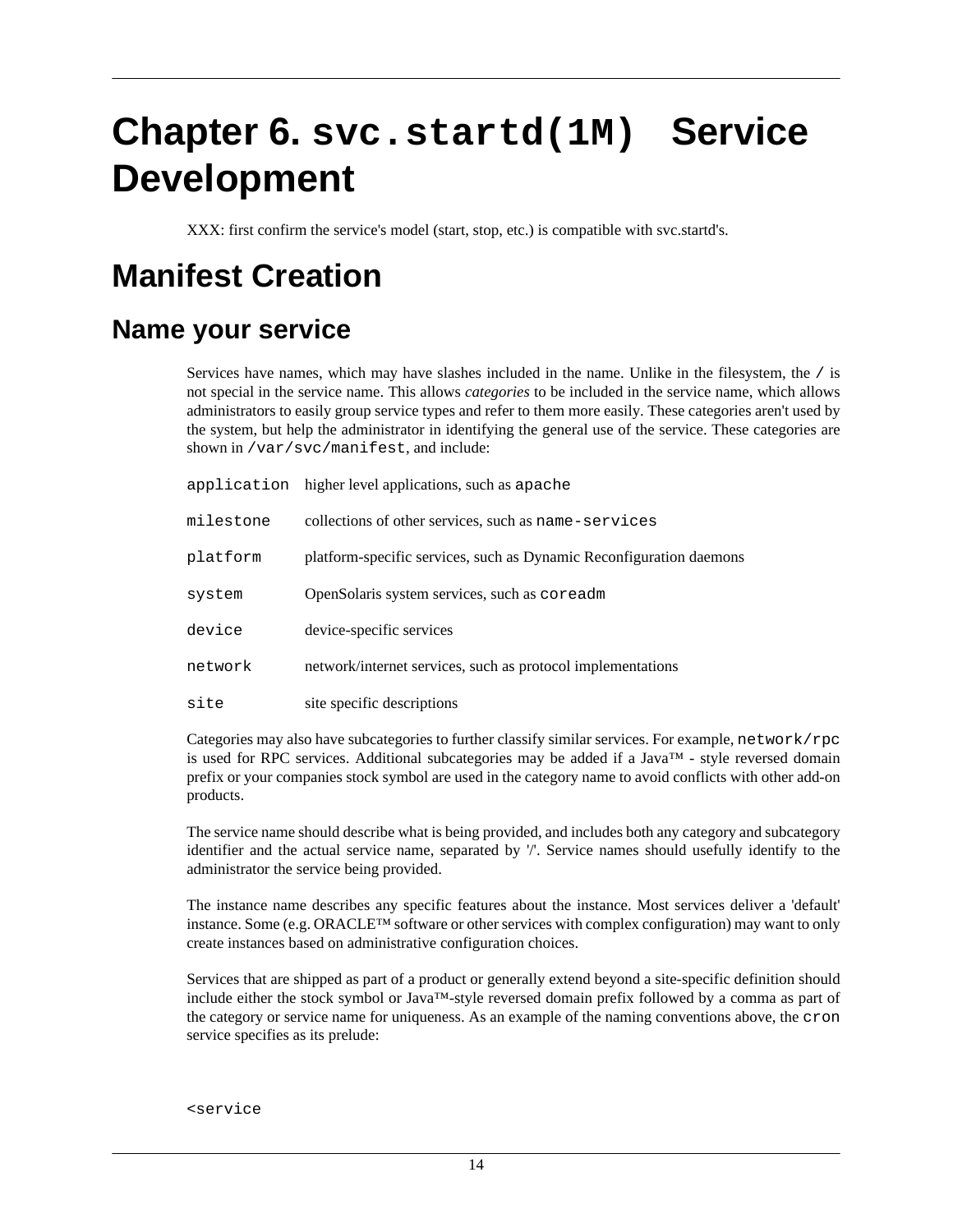```
 name='system/cron'
 type='service'
 version='1'>
```
### <span id="page-22-0"></span>**Identify whether your service may have multiple concurrent instances**

If multiple binaries of your service running simultaneously on the system would cause an error, you must define it as a single instance service. This tag tells the restarter to not start multiple service instances simultaneously, regardless of administrative configuration.

Most configuration and system services require single\_instance tags. Services such as web servers or databases which could run multiple configurations simultaneously (such as use a different database source or run on a different port) should not be specified as single instance.

Specify after the service block:

```
<single_instance />
```
### **Identify your service model**

**svc.startd(1M)** is a process-based restarter. It provides three distinct models for service processes:

- *contract* Most services are contract services. That is, they are implemented by long-running processes. Standard system daemons are almost always contract services. They require processes which run forever once started to provide service. Death of all processes in a contract service is considered a service error, which will cause **svc.startd(1M)** to restart the service. The default service model is contract. No additions to the manifest are required to use this service model.
- *transient* A transient service is expected not to start a long-running process. Transient services are often configuration services, which require no long-running processes to provide service. Common transient services perform boot-time cleanup or load configuration properties into the kernel.

**svc.startd(1M)** does not monitor the child processes of a transient service beyond the execution of the method - processes started by a transient service aren't considered part of the service once the method exits. Failures in the child processes are not detected as an error. Transient services are therefore sometimes used to overcome difficulties in conforming to the method requirements for contract or wait services. This is not recommended and should be considered a stopgap measure.

**svc.startd(1M)** treats a service as transient if its startd/duration property is set to transient. If your service should be defined as transient, insert the following into your service manifest:

<property\_group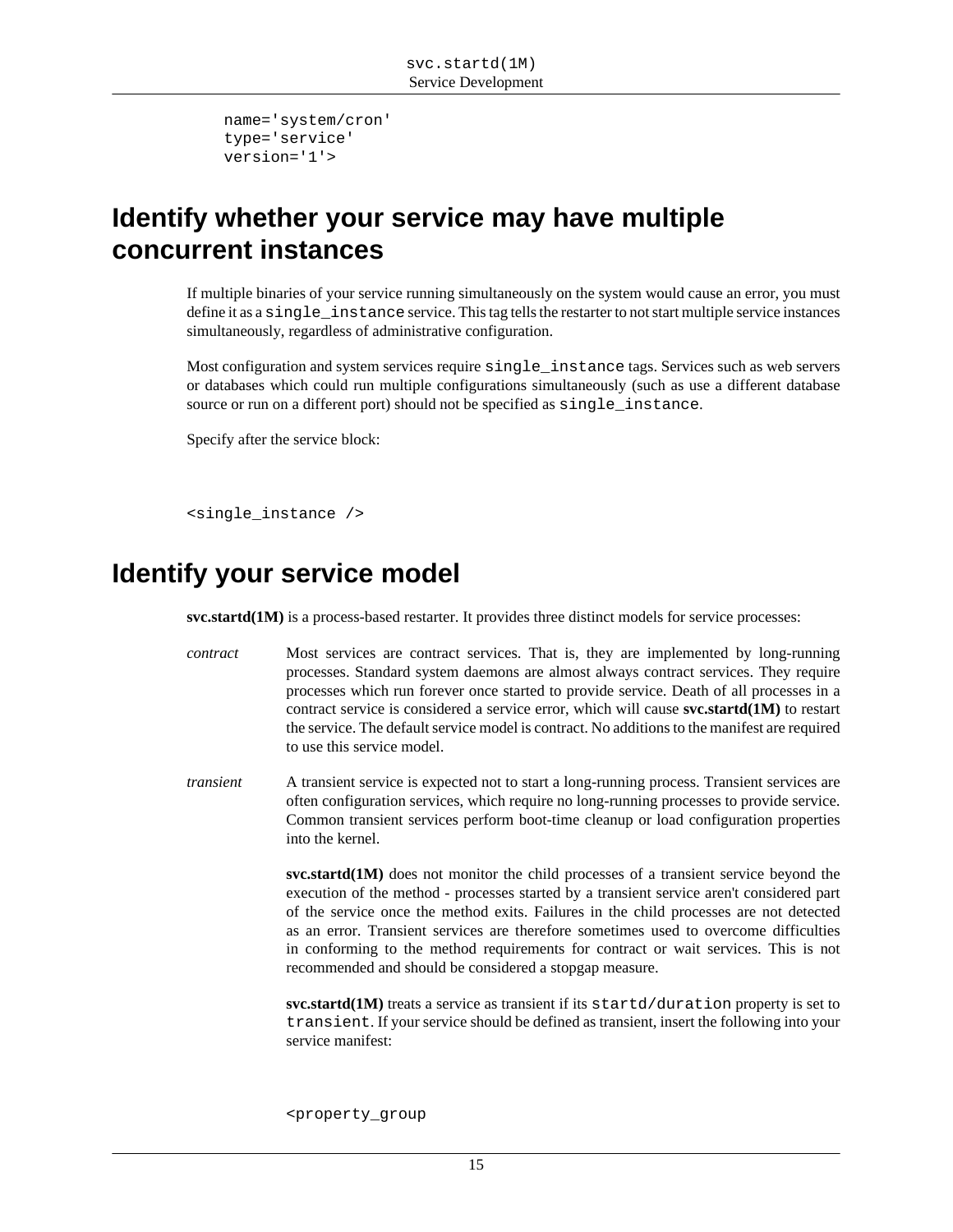```
 name='startd' type='framework'>
  <propval
      name='duration'
      type='astring'
      value='transient' />
</property_group>
```
*wait* Wait services are implemented by a single child process, and are restarted when that process exits. Wait services are very rare; consider use of a different service model first.

> **svc.startd(1M)** treats a service as transient if its startd/duration property is set to child. If your service should be defined as wait, insert the following into your service manifest:

```
<property_group
     name='startd' type='framework'>
  <propval
      name='duration'
      type='astring'
      value='child' />
</property_group>
```
### **Identify how your service is started/stopped.**

**smf(5)** manipulates a service with methods. Methods are procedures specified by a services' properties. **svc.startd(1M)** requires services to provide *stop* and *start* methods. **svc.startd(1M)** methods can name a program, such as a shell script or a binary, or an action to be taken by **svc.startd(1M)**The *refresh* method is optional for **svc.startd(1M)** managed services. Different restarters may require different methods.

Existing init.d scripts can usually serve as the basis for service methods. The following rules and guidance are appropriate for the methods supported by **svc.startd(1M)**:

all methods • Shell scripts should include /lib/svc/share/smf\_include.sh to gain access to convenience functions and return value definitions.

- Failures must cause explicit error returns. All non-0 values are considered errors. Additional information (for example, to avoid restart due to configuration errors) may be provided to the restarter with the SMF\_EXIT\_\* shell variable definitions. See the individual method descriptions for further details on exit code behavior.
- Method should print messages to stdout or stderr on error or failure. They'll be redirected by **svc.startd(1M)** to the service log file, which the administrator will be directed to in case of error so they can determine potential courses for repair.
- The keywords :kill and :true are available for all method definitions. :true instructs **svc.startd(1M)** to do nothing. :kill kills all processes started by your start method. The list of all processes is determined by the service's contract.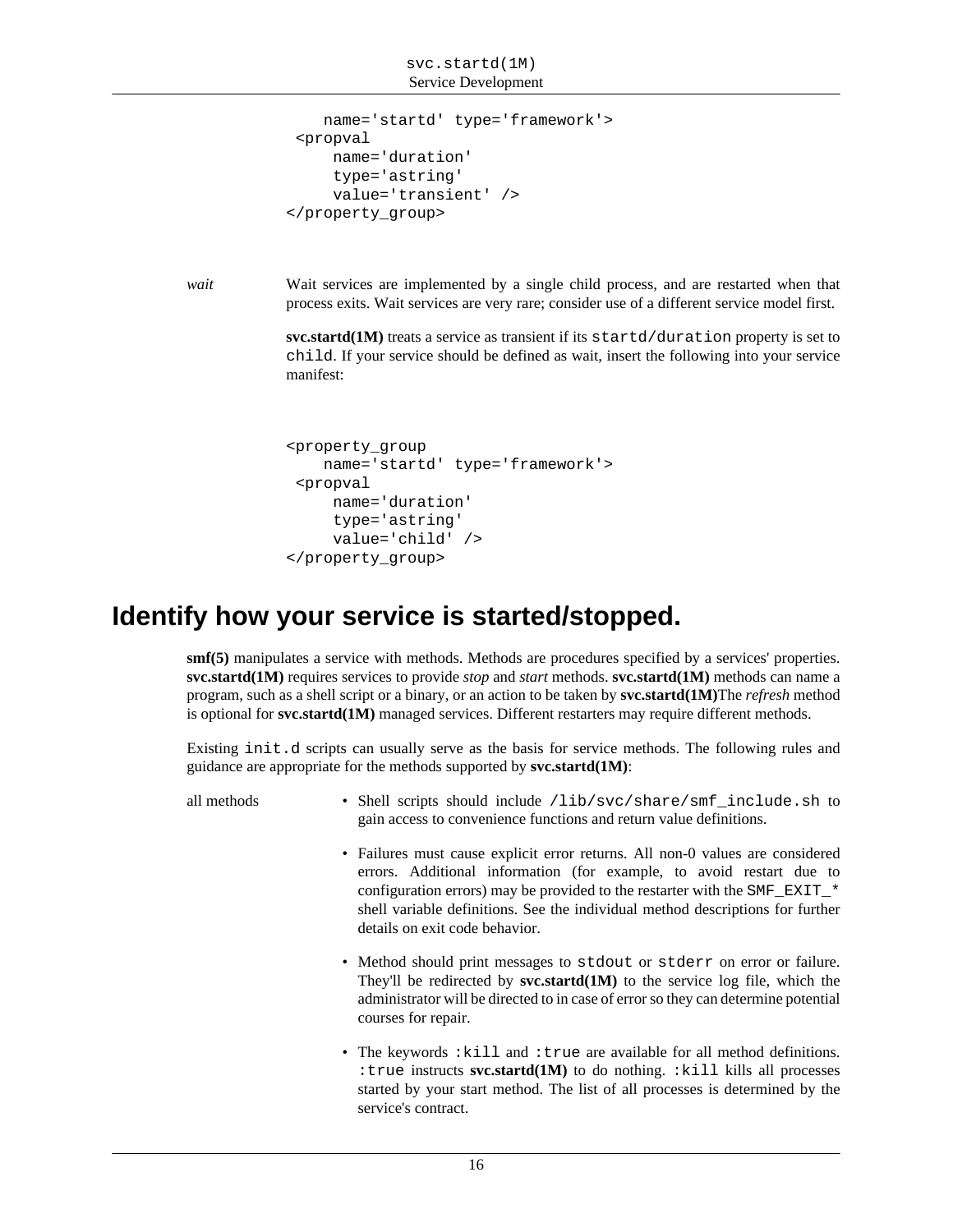|                 | : kill is primarily effective for <i>contract</i> services. svc.startd(1M) doesn't<br>track processes for <i>transient</i> and <i>wait</i> services in the service's primary contract.<br>Therefore, : kill will not effectively kill all processes in transient and wait<br>services.                                                                                                                                                                                                                                                                                                                                                                                                                                                            |
|-----------------|---------------------------------------------------------------------------------------------------------------------------------------------------------------------------------------------------------------------------------------------------------------------------------------------------------------------------------------------------------------------------------------------------------------------------------------------------------------------------------------------------------------------------------------------------------------------------------------------------------------------------------------------------------------------------------------------------------------------------------------------------|
| start methods   | • A start method is required for all svc.startd(1M)-managed services.                                                                                                                                                                                                                                                                                                                                                                                                                                                                                                                                                                                                                                                                             |
|                 | • start methods are only run when the service is enabled and dependencies<br>are already met.                                                                                                                                                                                                                                                                                                                                                                                                                                                                                                                                                                                                                                                     |
|                 | • start methods should exit with \$SMF_EXIT_ERR_CONFIG if the service<br>cannot come online due to any configuration error. XXX - other exit codes and<br>their meanings                                                                                                                                                                                                                                                                                                                                                                                                                                                                                                                                                                          |
|                 | • For contract services, the start method must leave your daemon running if<br>returning success, as exit of all processes will cause the service to be restarted.<br>That is, the start method should only return with exit code 0 once the processes<br>have started and will likely stay running until an explicit error occurs.                                                                                                                                                                                                                                                                                                                                                                                                               |
|                 | • Contract and transient service start methods should not return success until<br>the service is completely ready to talk to its clients. Note that this is true<br>for daemons as well; daemons shouldn't fork then exit from their initial<br>process, they should wait to return until startup errors have been accumulated<br>and can be reported. Many init.d scripts traditionally execute a daemon<br>and return immediately without waiting for the service to start, counting on<br>the fact that the serial boot took 'a while' to start dependent services. Now that<br>dependent services are started precisely (often immediately) after your service<br>returns successfully from its start method, precise semantics are required. |
|                 | If code changes to the daemon/service can't be made, the method should wait<br>for service to be provided before returning success. If no other options are<br>available, insert an appropriately long sleep before successful return.                                                                                                                                                                                                                                                                                                                                                                                                                                                                                                            |
| stop methods    | • A stop method is required for all svc.startd(1M)-managed services.                                                                                                                                                                                                                                                                                                                                                                                                                                                                                                                                                                                                                                                                              |
|                 | • Stop methods are run in a number of different scenarios, including when a<br>dependency (with restart_on set to something more than none) has gone<br>offline or failed, when the service fails, and when an administrator requests<br>disable or restart.                                                                                                                                                                                                                                                                                                                                                                                                                                                                                      |
|                 | • Thus, stop methods should return success if the service is no longer running<br>after execution is complete, even if the service wasn't running when the<br>execution started. This is because stop methods may be called in error<br>scenarios.                                                                                                                                                                                                                                                                                                                                                                                                                                                                                                |
| refresh methods | • Refresh methods are optional for all svc.startd(1M)-managed services.                                                                                                                                                                                                                                                                                                                                                                                                                                                                                                                                                                                                                                                                           |
|                 | • Any defined refresh method must have very precise semantics; it must<br>reload appropriate configuration parameters from the repository or other<br>configuration source without interrupting service. It must not cause exit of the<br>existing processes for <i>contract</i> or <i>wait</i> services.                                                                                                                                                                                                                                                                                                                                                                                                                                         |

Timeouts must be specified for all methods. **svc.startd(1M)** will consider the method to have failed if the timeout expires during the method's execution. The timeout should be defined to be the maximal amount of time in seconds that your method might take to run on a slow system or under heavy load. A method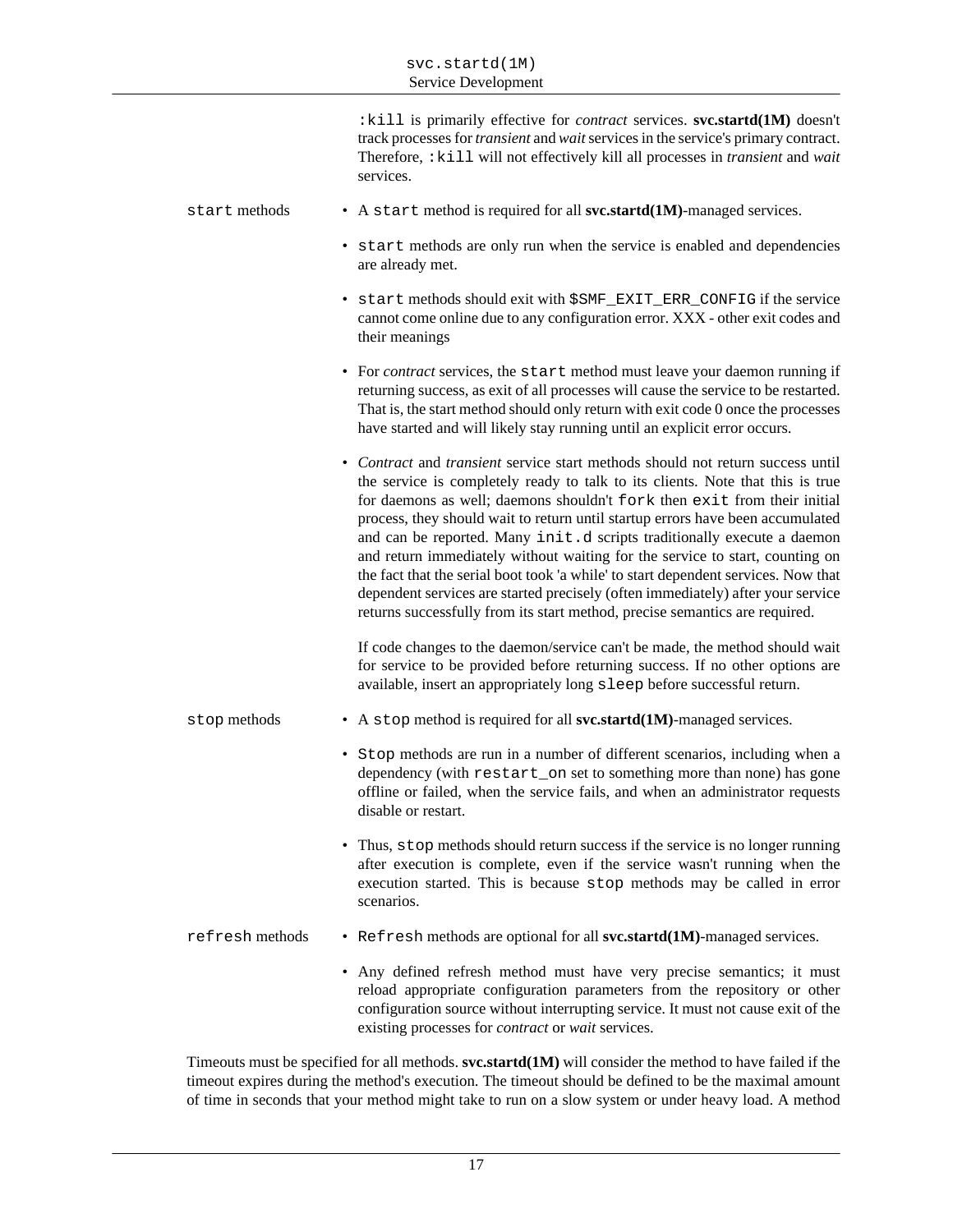<span id="page-25-0"></span>which exceeds its timeout will be killed. If the method could potentially take an unbounded amount of time, such as a large filesystem fsck, an infinite timeout may be specified as '0'.

We strongly discourage expecting user interaction (i.e. via console input) as part of the service methods. Scripts which do so will not work without modification, as the stdin/stdout/stderr are not /dev/ console for service methods. XXX - example needed

We provide a set of method tokens available for use in method specification for commonly used property values. A comprehensive list is available in **smf\_method(5)**. XXX - example needed

The default method environment is inherited from  $init(1M)$ , with the **PATH** set to /usr/sbin:/ usr/bin. Variables beginning with SMF are reserved for framework use. The SMF variables defined in **smf\_method(5)** are provided to all methods; these include SMF\_FMRI, SMF\_METHOD, and SMF\_RESTARTER.

Finally, each method may specify a method\_context, to define system, resource management, and security attributes used during method execution. We recommend long-running services are started with reduced privileges and safe uids and gids, when possible. XXX - examples

An example of a start method specification is below.

```
<exec_method
     type='method'
     name='start'
     exec='/lib/svc/method/svc-cron'
     timeout_seconds='60'
     <method_context>
  <method_credential
       user='root'
              group='root' />
     </method_context>
</exec_method>
```
### **Determine faults to be ignored**

If either your service is poorly behaved itself, or it might spawn poorly behaved subprocesses, you will want to inform the restarter that certain errors are expected and don't constitute service faults.

You may specify that coredumps from service subprocesses or fatal signals from processes outside the service aren't fatal to the service. An example of specifying that neither are errors is below.

```
<property_group
     name='startd'
     type='framework'>
  <propval
      name='ignore_error'
      type='astring'
      value='core,signal' />
</property_group>
```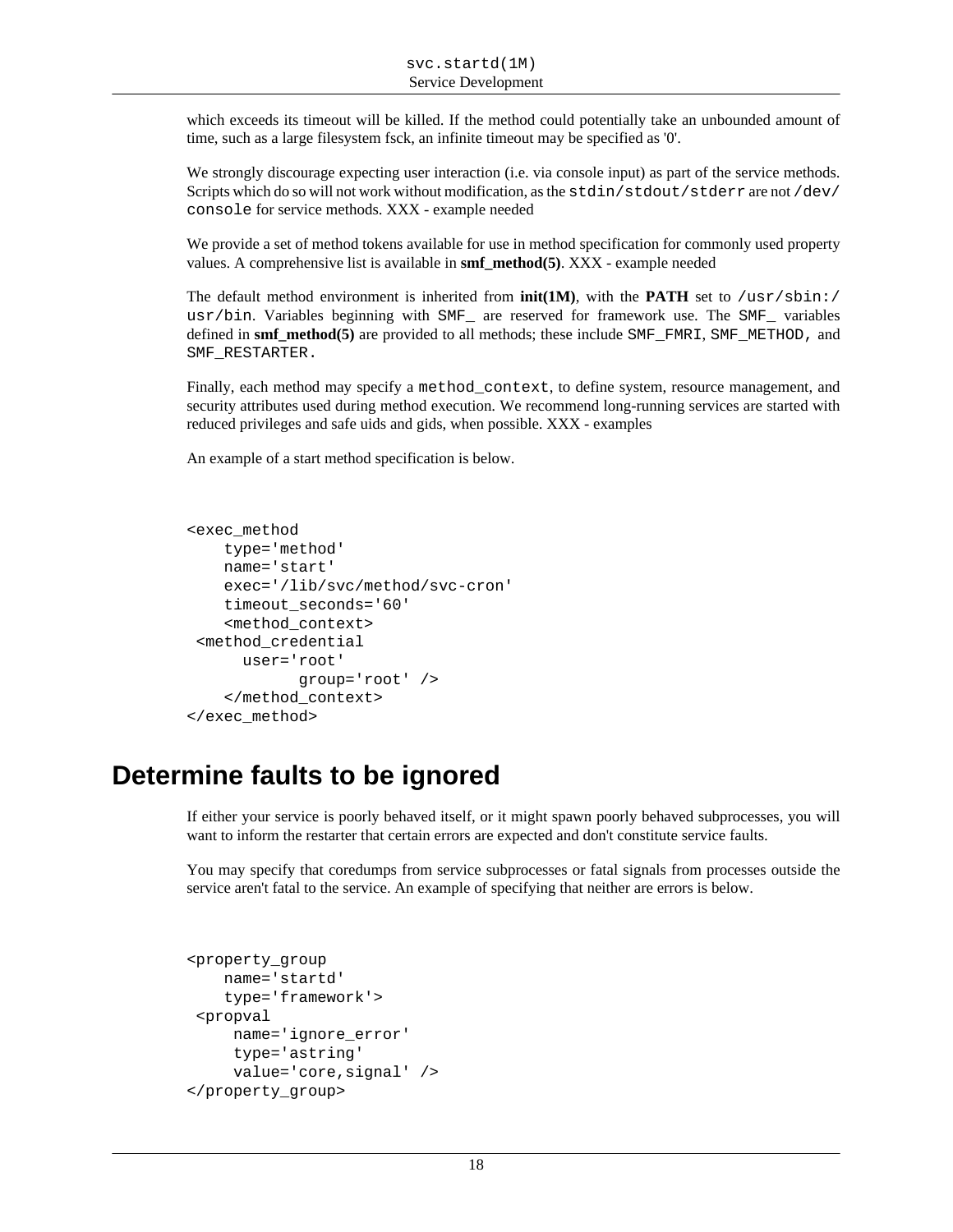XXX - separate examples?

### <span id="page-26-0"></span>**Identify dependencies**

This is the most difficult part of service conversion, as most dependencies are not explicitly stated. There are two different types of dependencies; file and service dependencies. XXX - warn about file: dependencies

First, identify what other services are required for yours to be started. For example, does your service require the network to be plumbed, local devices to be configured, name services to be available? Are there services that yours would be useless without?

Once you've decided what your service is dependent on, you'll need to determine and specify the fault propagation model. For each dependency, decide whether your service should restart if:

- none service can withstand faults and restarts in the dependency
- fault restart if the dependency has a fault (core dump, system fault, etc.)
- restart if the dependency is restarted for any reason, including fault, your service should be
- refresh if the dependency is refreshed (its configuration is changed), restarted, or has a fault, your service should be restarted

These values correspond to the ability to handle restart of the specified dependency, via the restart\_on property.

Dependencies may be grouped. The potential groupings are:

- require\_all all in the group must be running (*online* or *degraded*) before the dependency can be started
- require\_any any one of the services in the group must be *online* or *degraded* before the dependency can be started
- optional\_all all services must be running (*online* or *degraded*), *disabled*, in the *maintenance* state, or not present before the dependency can be started. In other words, if the dependency will get to *online* or *degraded*, wait for it, including if it gets stuck in *offline* due to unsatisfied dependencies.

exclude\_all if the dependency is enabled and *online* or *degraded,* the service should not be started

Dependencies may specify service FMRIs or instance FMRIs. A dependency on the *instance* is evaluated precisely. Dependencies specified on a *service* rather than a specific instance are evaluated as require\_any for all configured instances. If your service does not require a specific instance, always use the *service* as the dependency for maximum flexibility.

If your service is dependent on a legacy script having run, we strongly recommend you either convert or encourage your vendor to convert the legacy script to an **smf(5)** service. Barring that, you can specify a dependency on the *milestone* that script is part of. Since **svc.startd(1M)** doesn't track legacy services, this will never propagate errors from the legacy service, so only makes sense as a restart\_on=none dependency.

Finally, since you did the hard work to determine why a certain dependency was required, write a comment to help future maintainers!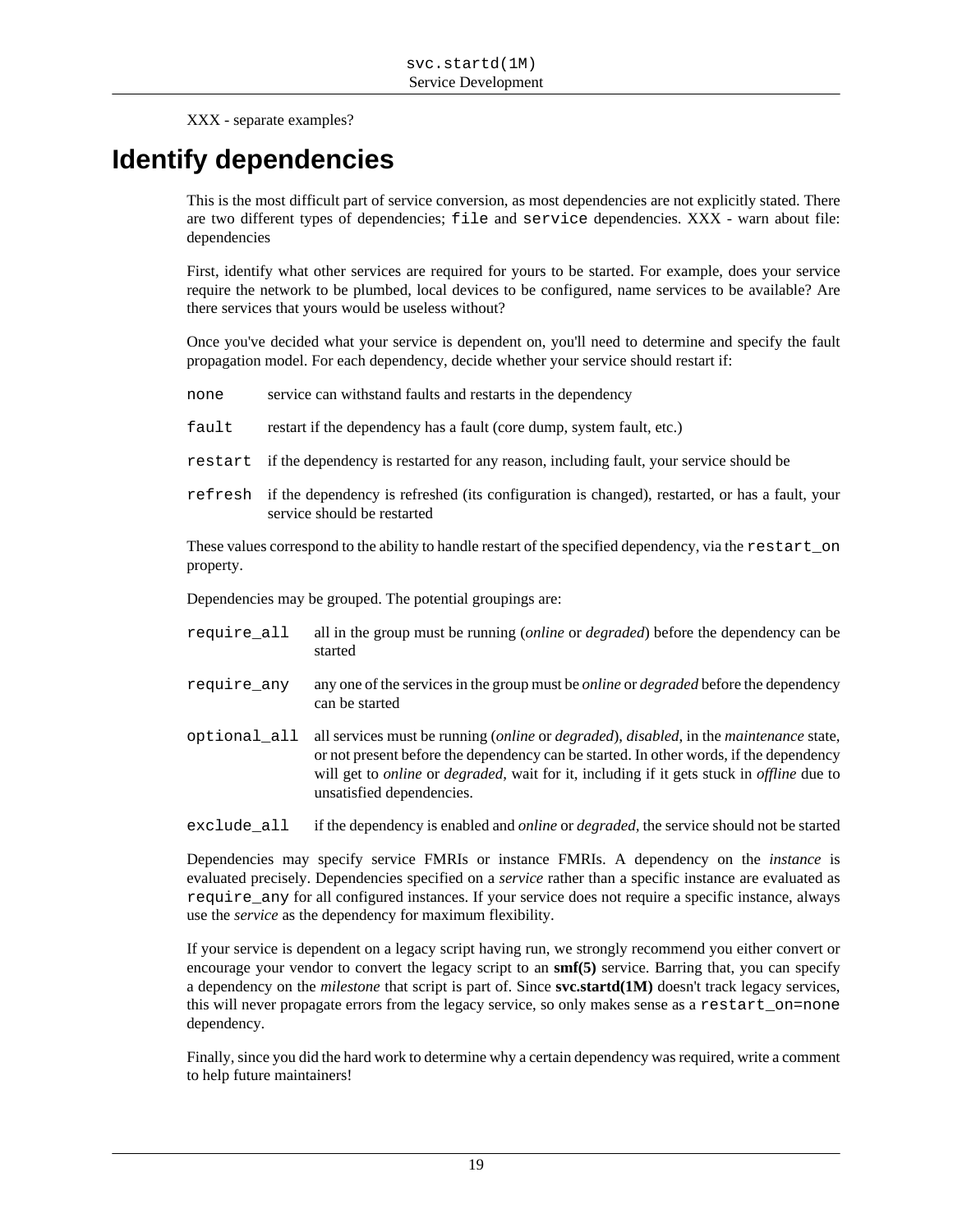```
<!-- Must be able to resolve hostnames. -->
<dependency
     name='nameservice'
     type='service'
     grouping='require_all'
     restart_on='none'>
  <service_fmri
      value='svc:/milestone/name-services' />
</dependency>
```
#### **Identify dependents**

If you wish to deliver a service on which another service should depend, you can specify this in your manifest without modifying the manifest you don't own. That is, *dependent* specifications are an easy way to have your service run before a service delivered by Sun.

If not all of your dependent services have been converted, you'll either need to convert those too, or specify the *milestone* the legacy service runs in as a dependent. See the next section for instructions.

To avoid conflicts, we require prefacing your dependent name with the name of your service.

For example, if you're delivering a service (mysvc in the example below) that must start before syslog, use the following:

```
<dependent
     name='mysvc_syslog'
     grouping='optional_all'
     restart_on='none'>
  <service_fmri
      value='svc:/system/system-log' />
</dependent>
```
### **If appropriate, insert your service into a milestone**

If your service was previously delivered into an rc?.d directory, you should make the *milestone* corresponding to your previous delivery location a dependent. A milestone should almost never be restarted due to failure of your service. Therefore, restart\_on should be specified as none.

For example, if your service was previously started at runlevel 2, this clause will make sure that runlevel 2 is not considered complete until your service has started.

```
<dependent
    name='mysvc_multi-user'
     grouping='require_all'
    restart_on='none'>
     <service_fmri value='svc:/milestone/multi-user' />
</dependent>
```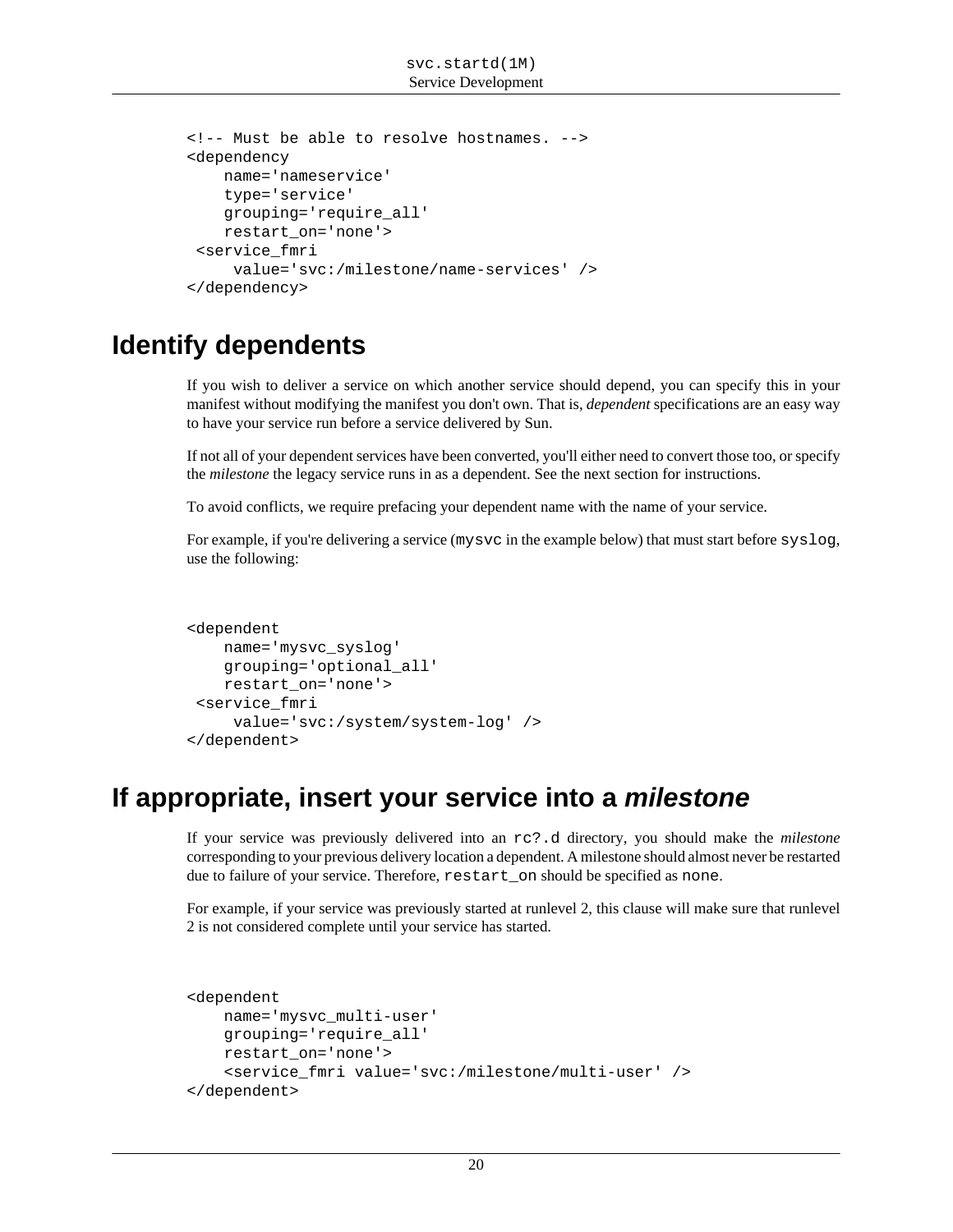Note that the dependent name is created by connecting your service name and the dependent's name by an underscore (\_).

### <span id="page-28-0"></span>**Create, if appropriate, a default instance**

If your service does not require extensive configuration before it can be started the first time, you should configure a default instance for your service.

If the instance has no configuration differences from the service, this can easily be done with:

```
<create_default_instance enabled='false' />
```
Alternatively, you can explicitly define the instance.

```
<instance name='default' enabled='false'>
     <!-- instance-specific properties, methods, etc. go here. -->
</instance>
```
We recommend that all instances are delivered as disabled unless if they are critical to system boot. Customization can then be done by either the administrator or a *profile* (described elsewhere).

#### **Create template information to describe your service**

Document at least a common name in the C locale and a manpage reference. The common name should

- be short (40 characters or less),
- avoid capital letters aside from trademarks like Solaris or OpenSolaris,
- avoid punctuation, and
- avoid the word *service* (but do distinguish between client and server).

This information is presented by various forms of **svcs(1)** to provide the administrator with concise detail about your service and where to get more technical information. Common names may be localized.

```
<template>
     <common_name>
         <loctext xml:lang='C'>
         fault manager
         </loctext>
     </common_name>
     <documentation>
         <manpage
      title='fmd'
      section='1M'
      manpath='/usr/share/man' />
     </docmentation>
```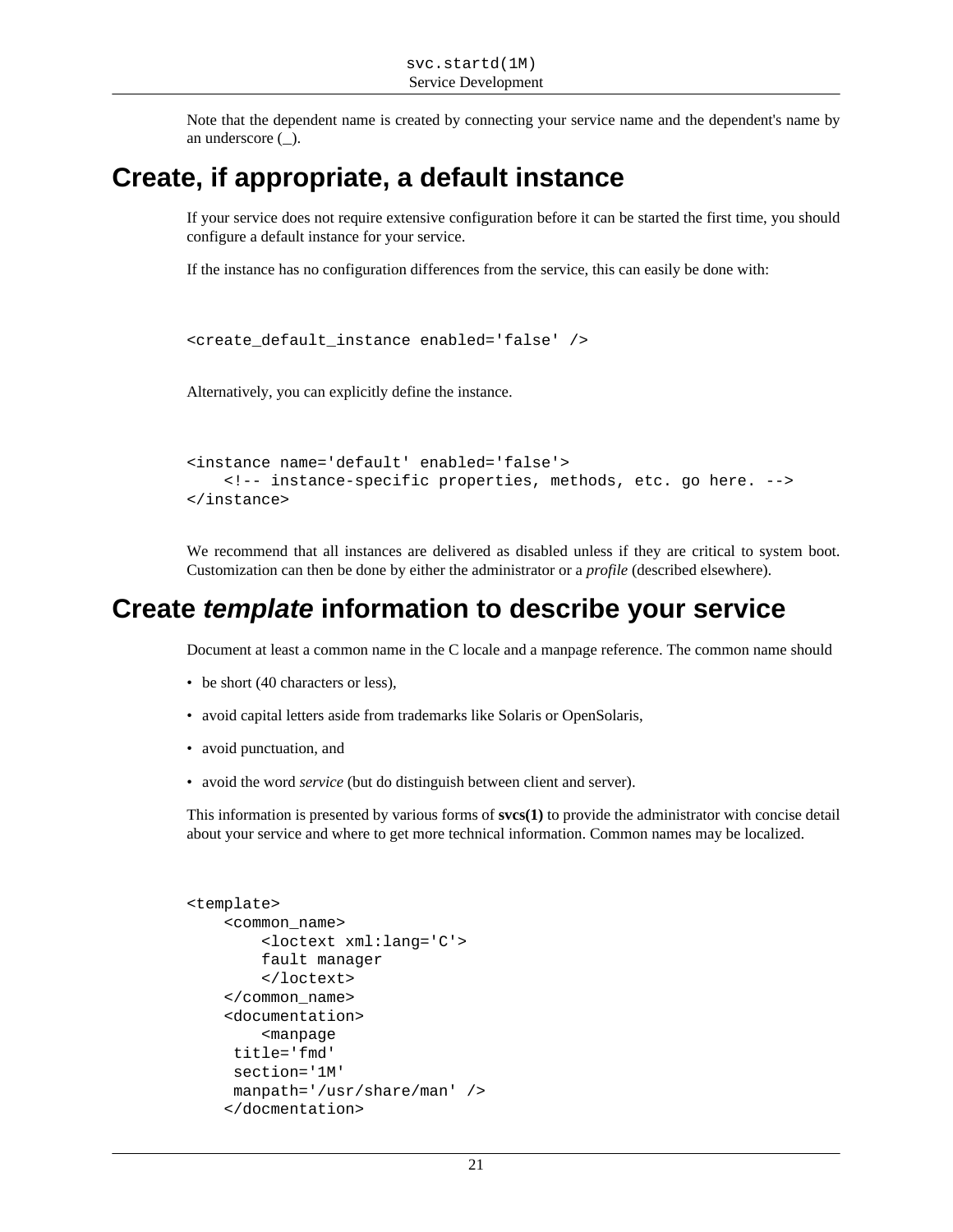</template>

### <span id="page-29-0"></span>**Write/update an administrative command**

If your service already has an administrative command which stops, starts, or restarts your service, update it to use **svcadm(1M)**, or **libscf(3LIB)** calls. If an administrative command explicitly starts a daemon outside of **smf(5)**, the system won't know there are other daemons running. Conflicts between daemons, incorrect contracts, and lack of visibility using **svcs(1)** are among the problems that will occur.

### **Remove your script from /etc/rc?.d locations and / etc/init.d**

If you don't remove your init script, it will still be run in legacy mode. If your /etc/init.d script is well-documented, you may wish to ease the transition for administrators by providing a compatibility script. XXX - example.

# **Method Context**

XXX: how to set, etc.

# **Method Creation**

Logging recommendations - no need to stop using syslog, all exits from methods with non-zero exit values should have an accompanying helpful log message to stderr to guide the administrator to resolution.

svcprop example

# **Moving configuration to repository**

XXX: which properties to move, new properties to create

# **Importing and Testing**

XXX: use of mark/clear

# **Manifest to repository mapping**

# **Examples**

Sun delivers many manifests in  $\sqrt{var/svc/mani\text{f}c}$ . These may be used as templates and examples. A few to start with on your Solaris system:

- /var/svc/manoifest/system/utmp.xml is a simple standalone daemon, and
- /var/svc/manifest/system/coreadm.xml is a simple transient service

In addition, we'll cover some examples from start to finish here.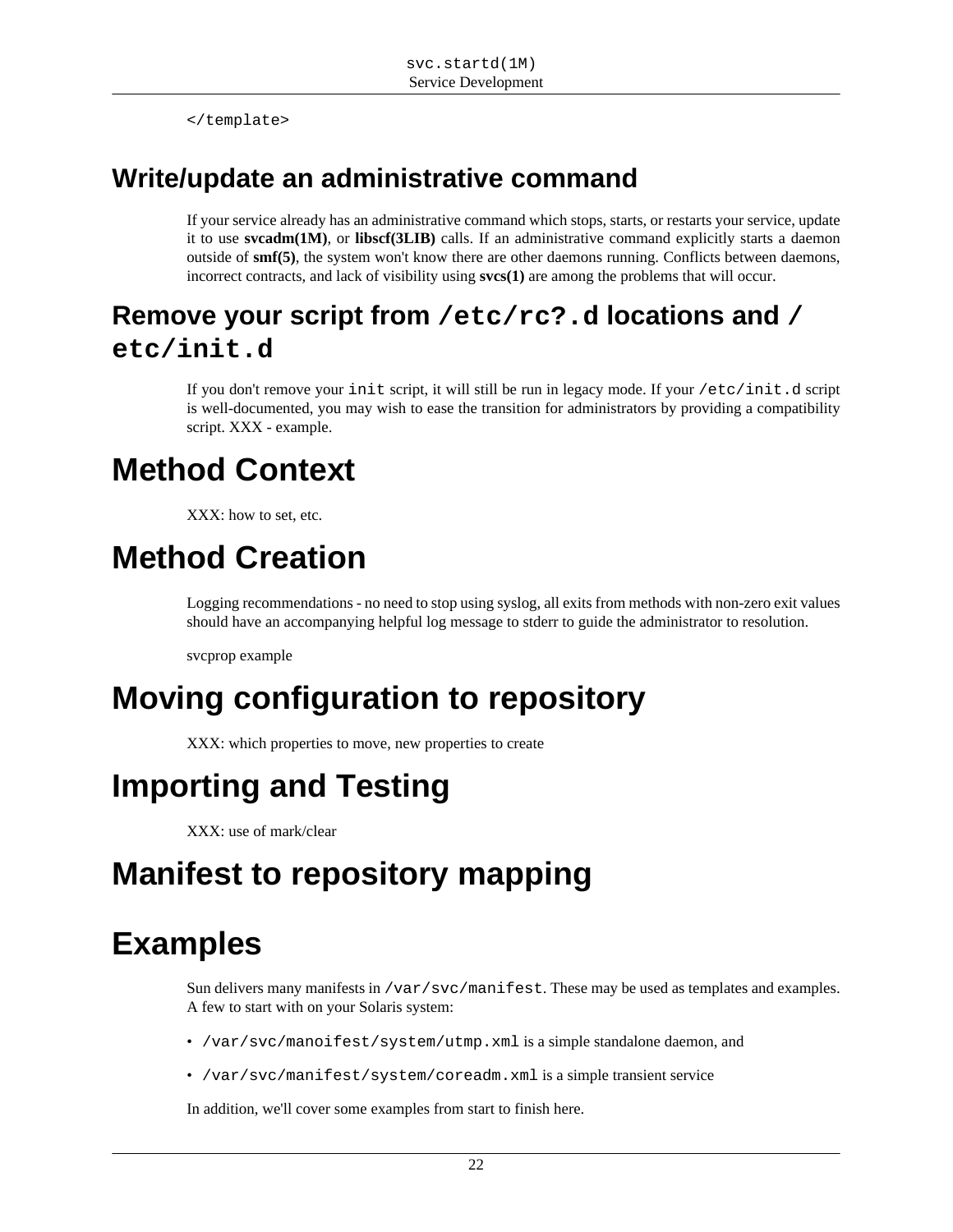#### <span id="page-30-0"></span>**Example 6.1. Creating a simple standalone daemon manifest**

We'll begin with a small toy daemon in this example. The /opt/SUNWtoyd/sbin/toyd command returns success only after the daemon is up and providing service. It returns failure if it cannot start successfully. There is always a process associated with this service if it is running correctly. The service manifest for toyd specified below would be delivered into /var/svc/manifest/application/ SUNW-toyd.xml.

The manifest is created by answering the questions in the section above.

- Our toy daemon is an application service, not critical to system operation. Thus, we name it application/toy.
- Multiple copies of the toy daemon running simultaneously would cause problems, as the daemon isn't written to handle that. It should be specified as single\_instance
- As this is a standard system daemon which always has at least one process associated with it while it is running, we use a contract service model.
- Our daemon doesn't require any specific setup, so we can just execute the daemon directly. There's no requirement for an additional method script for start and stop. The start method is therefore specified as /opt/SUNWtoyd/sbin/toyd. The toy daemon is quick to start up - we know a longer than 60 second startup time probably means there's something wrong. To stop the service, it just needs to be killed, so we use the : kill keyword for the stop method. This is also quick, so we also use a default 60 second timeout. Our daemon doesn't support reloading its configuration without a restart, so we don't specify a refresh method.
- There are no faults that need to be ignored by the toy daemon service; core dumps and external fatal signals are errors that should cause the service to be restarted, so we add no ignored faults to the manifest.
- Our toy daemon doesn't do much, but it does require that /opt is mounted so that it has access to its binaries. We specify a dependency on svc:/system/filesystem/local to reflect that, and also consider the case where /opt is an NFS automount by specifying an optional dependency on svc:/system/filesystem/autofs. Our daemon also uses **syslog(3C)** to log problems, but can still run even if **syslogd(1M)** isn't running. An optional dependency on svc:/system/system-log is in order. None of these services restarting should cause our daemon to restart, so all dependencies have restart on set to none.
- There are no individual services which depend on the toy daemon.
- But, we do want the toy daemon to always start as part of multi-user-server, the rc3 milestone. Thus, we create a dependent for that milestone.
- The toy daemon does have a default instance, and should be, like all delivered services, disabled by default.
- The toy daemon has a descriptive common name which fits the naming rules specified above: smf(5) Guide example daemon. Its manpage lives in /opt/SUNWtoyd/man/man1m/toyd.1m.

```
<?xml version="1.0"?>
<!DOCTYPE service_bundle SYSTEM "/usr/share/lib/xml/dtd/service_bundle.dtd.1">
<service_bundle type='manifest' name='SUNWtoyd:toyd'>
<service
 name='application/toy'
```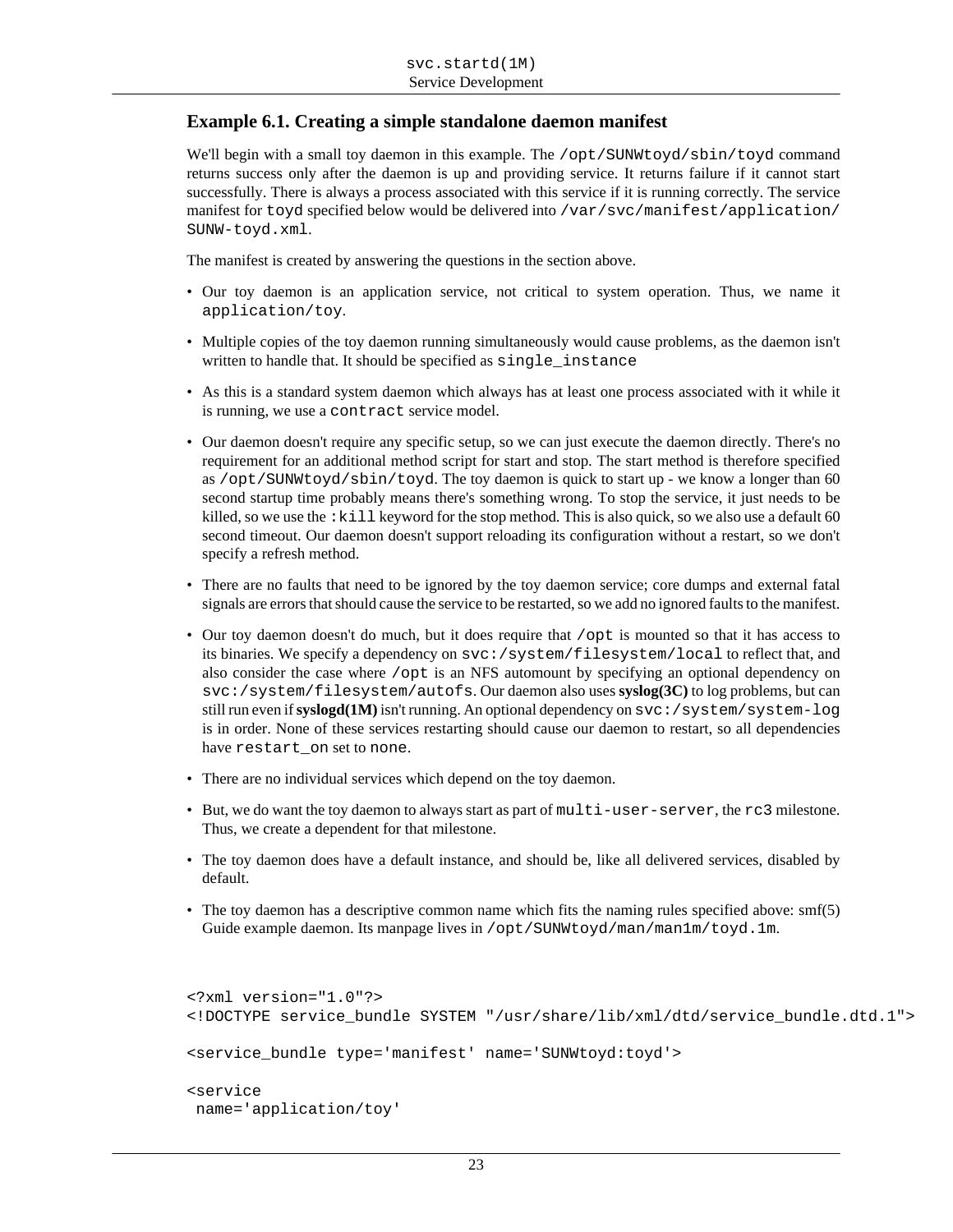```
 type='service'
 version='1'>
 <create_default_instance enabled='false' />
 <single_instance/>
 <!-- This daemon requires files located on /opt. -->
 <dependency
  name='filesystem'
  grouping='require_all'
  restart_on='none'
  type='service'>
  <service_fmri
      value='svc:/system/filesystem/local' />
 </dependency>
 <!-- /opt may be automounted -->
 <dependency
  name='autofs'
  grouping='optional_all'
  restart_on='none'
  type='service'>
  <service_fmri
      value='svc:/system/filesystem/autofs' />
 </dependency>
 <!-- We use syslog(3C) to log messages. -->
 <dependency
 name='system-log'
  grouping='optional_all'
  restart_on='none'
  type='service'>
  <service_fmri
      value='svc:/system/system-log' />
 </dependency>
 <dependent
  name='toyd_multi-user-server'
  grouping='optional_all'
  restart_on='none'>
  <service_fmri
      value='svc:/milestone/multi-user-server' />
 </dependent>
 <exec_method
  type='method'
 name='start'
  exec='/opt/SUNWtoyd/sbin/toyd'
  timeout_seconds='60' />
 <exec_method
  type='method'
  name='stop'
```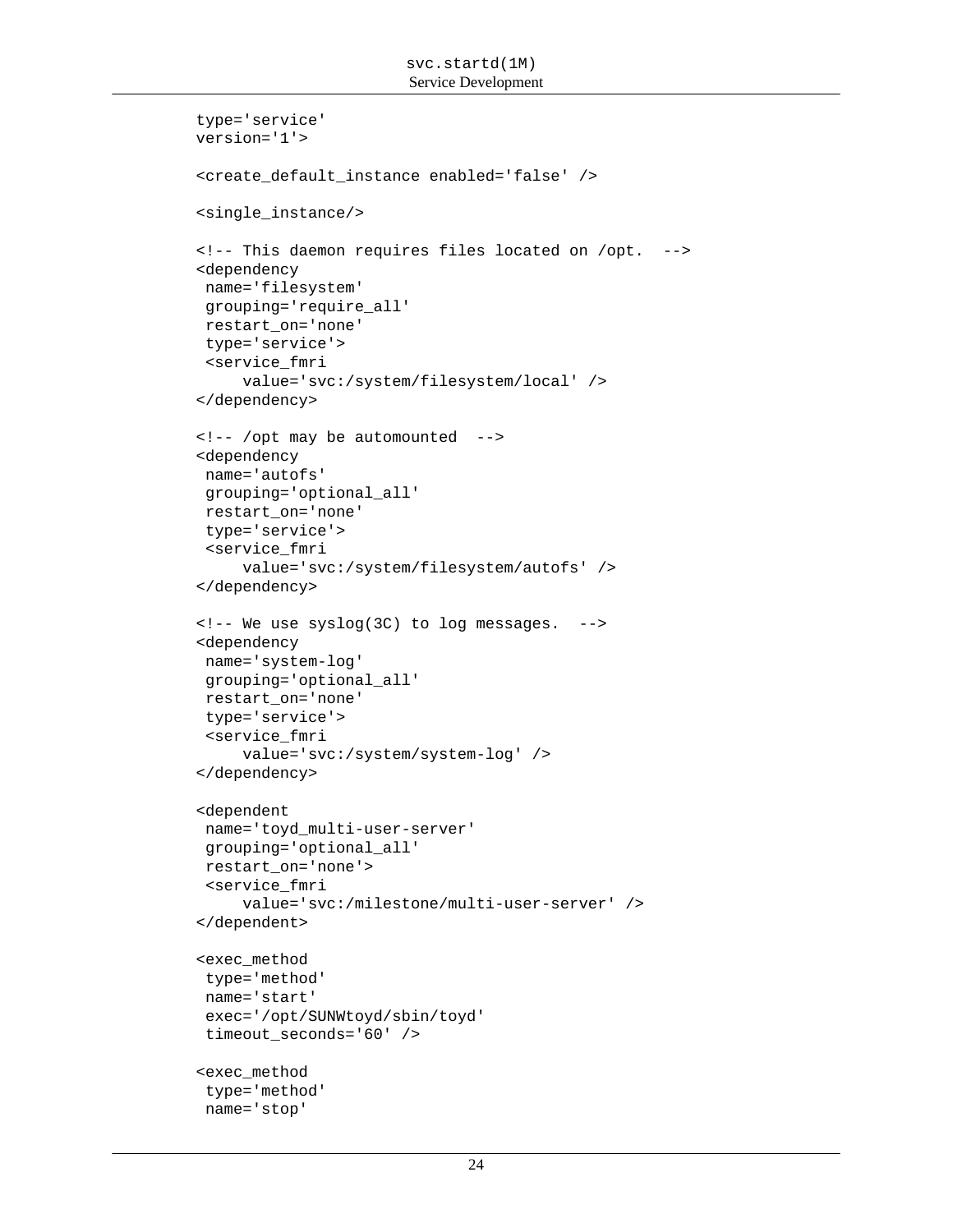```
 exec=':kill'
  timeout_seconds='60' />
  <template>
   <common_name>
   <loctext xml:lang='C'>
       smf(5) Guide example daemon
   </loctext>
   </common_name>
   <documentation>
   <manpage title='toyd' section='1M'
        manpath='/opt/SUNWtoyd/man' />
  </documentation>
 </template>
</service>
</service_bundle>
```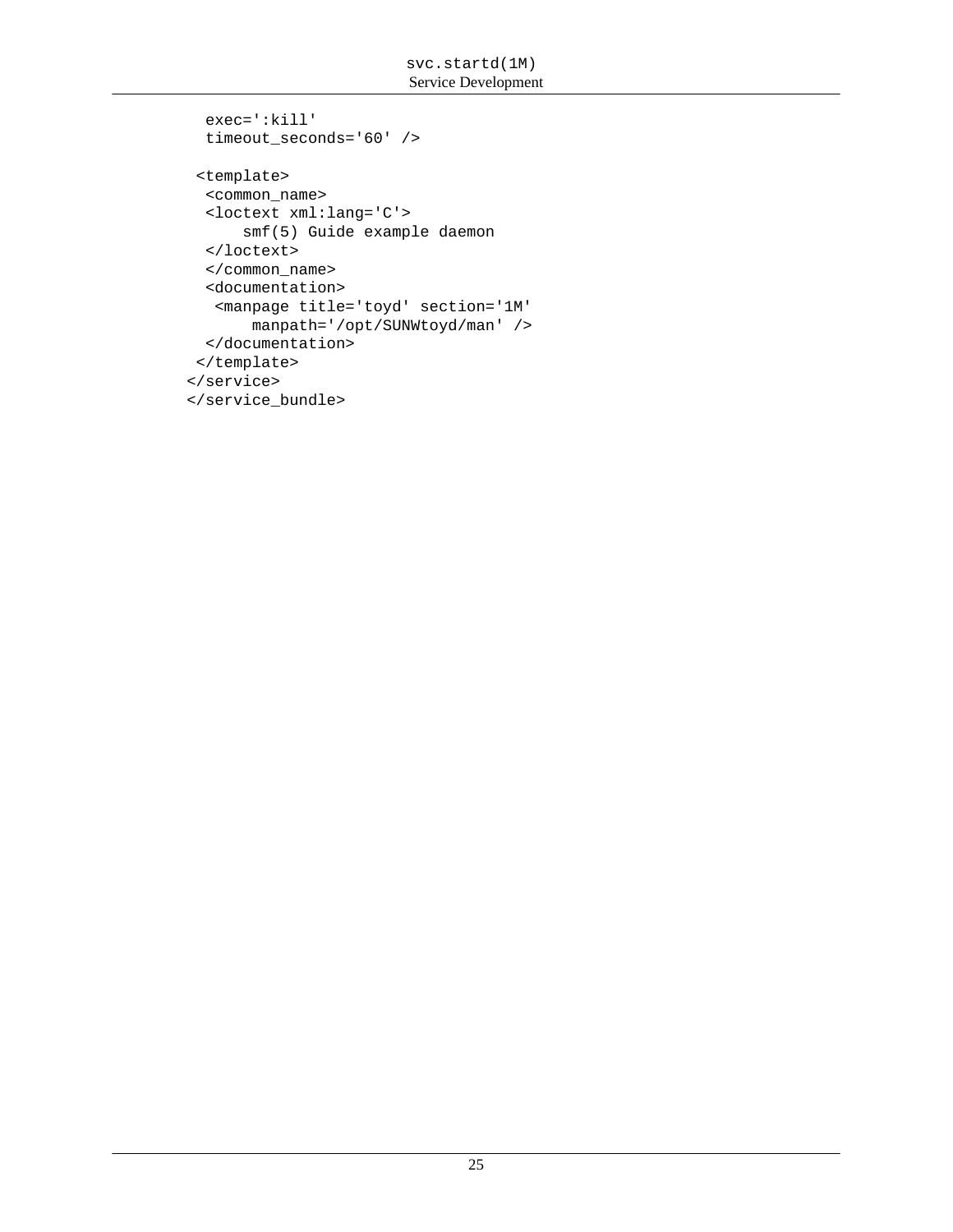#### <span id="page-33-0"></span>**Example 6.2. Creating a simple configuration service manifest**

This example uses as its basis a simple configuration command which uploads configuration to a fictional kernel component. The /opt/SUNWkconfig/bin/kconfig -u command returns success after successfully performing a structured set of ioctl (2) calls with arguments determined by a configuration file. It returns failure if the configuration file is invalid or the ioctl(2) fails. After the service completes its startup, no processes are left associated with the service. The service manifest for kconfig specified below would be delivered into /var/svc/manifest/application/SUNW-kconfig.xml.

This example is appropriate if your software has an existing configuration file. Software which lacks an existing configuration file with a well-known format, or a configuration file that must be portable amongst multiple operating systems should use **smf(5)** properties for configuration. Using those properties will be handled in another example.

The manifest is created by answering the questions in the section above.

- We name our configuration service application/kconfig, as for this example the kernel component is assumed to be application-specific. We'd use a system category if it was a core system component instead.
- There's no reason to allow multiple instances, so this service is specified as  $single\_instance$
- The run-once nature of this configuration service along with its lack of long-term processes clearly require a transient service model.
- kconfig is a simple command, so we can execute it directly as the start method. The start method is therefore specified as /opt/SUNWtoyd/bin/kconfig. This service is quick to start up - we know a longer than 60 second startup time probably means there's something wrong. No action is necessary to stop the service, so we use the :true keyword for the stop method. This is also quick, so we also use a default 60 second timeout.
- As there are no long-running processes for this service, there are no faults that need to be explicitly ignored.
- The configuration service does require that /opt is mounted so that it has access to its binaries. We specify a dependency on svc:/system/filesystem/local to reflect that, and also consider the case where /opt is an NFS automount by specifying an optional dependency on svc:/system/ filesystem/autofs. None of these services restarting should cause our daemon to restart, so both dependencies have restart\_on set to none.
- There are no individual services which depend on our configuration service.
- But, we do want the service to always start as part of multi-user, the rc2 milestone. Thus, we create a dependent for that milestone.
- The kconfig service does have a default instance, and should be, like all delivered services, disabled by default.
- kconfig has a descriptive common name which fits the naming rules specified above: smf(5) Guide example configuration service. Its manpage lives in /opt/SUNWkconfig/man/man1m/ kconfig.1m.

<?xml version="1.0"?> <!DOCTYPE service\_bundle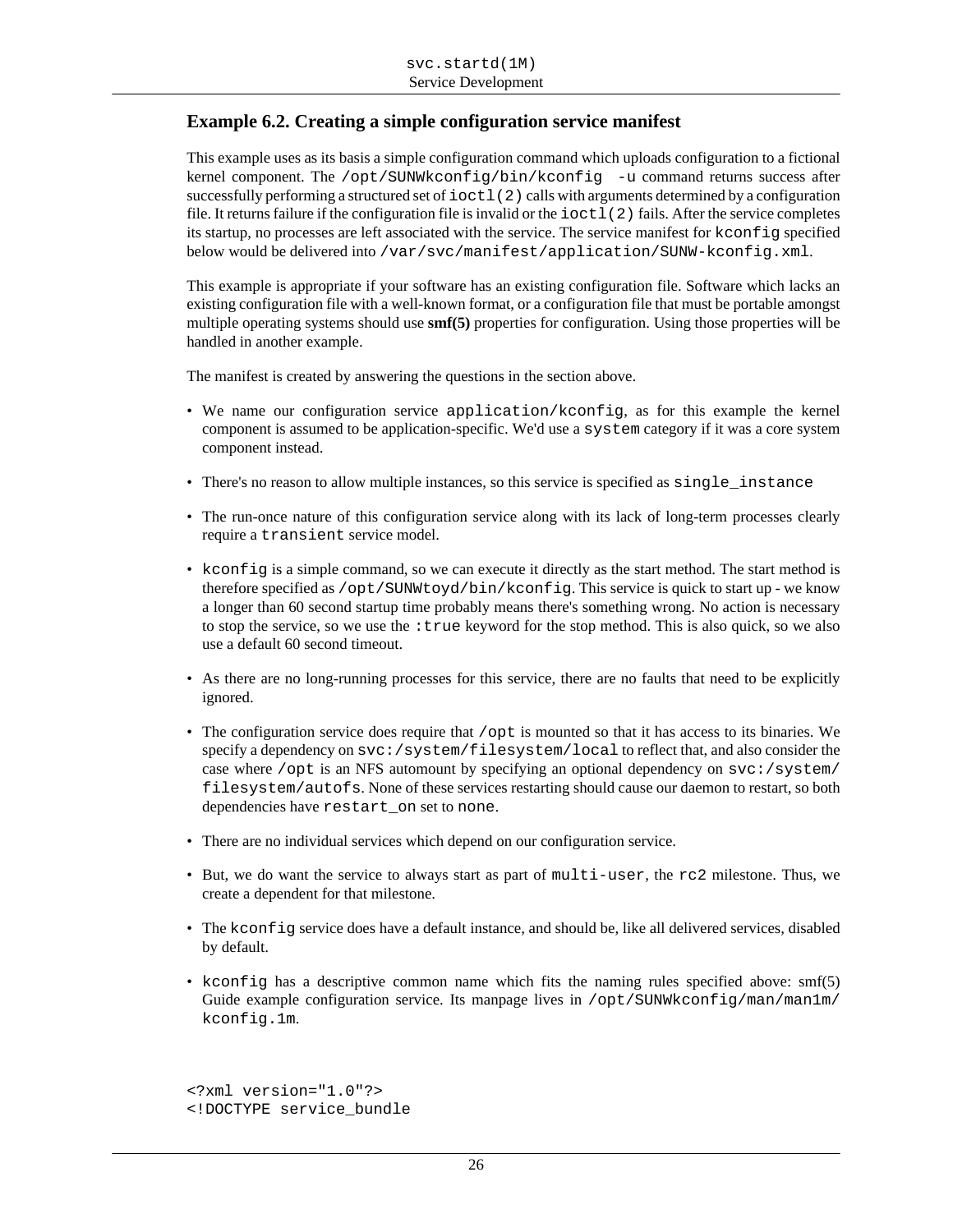```
 SYSTEM "/usr/share/lib/xml/dtd/service_bundle.dtd.1">
<service_bundle type='manifest' name='SUNWkconfig:kconfig'>
<service
 name='application/kconfig'
 type='service'
 version='1'>
 <create_default_instance enabled='false' />
 <single_instance/>
  <!- This service requires files located on /opt. ->
  <dependency
  name='filesystem'
   grouping='require_all'
  restart_on='none'
  type='service'>
   <service_fmri value='svc:/system/filesystem/local' />
  </dependency>
  <!- /opt may be automounted ->
  <dependency
  name='autofs'
  grouping='optional_all'
  restart_on='none'
  type='service'>
   <service_fmri value='svc:/system/filesystem/autofs' />
  </dependency>
  <dependent
  name='kconfig_multi-user'
  grouping='optional_all'
  restart_on='none'>
   <service_fmri value='svc:/milestone/multi-user' />
  </dependent>
  <exec_method
   type='method'
  name='start'
   exec='/opt/SUNWkconfig/bin/kconfig'
   timeout_seconds='60' />
  <exec_method
   type='method'
  name='stop'
   exec=':true'
  timeout_seconds='60' />
  <property_group name='startd' type='framework'>
   <propval name='duration' type='astring'
   value='transient' />
  </property_group>
```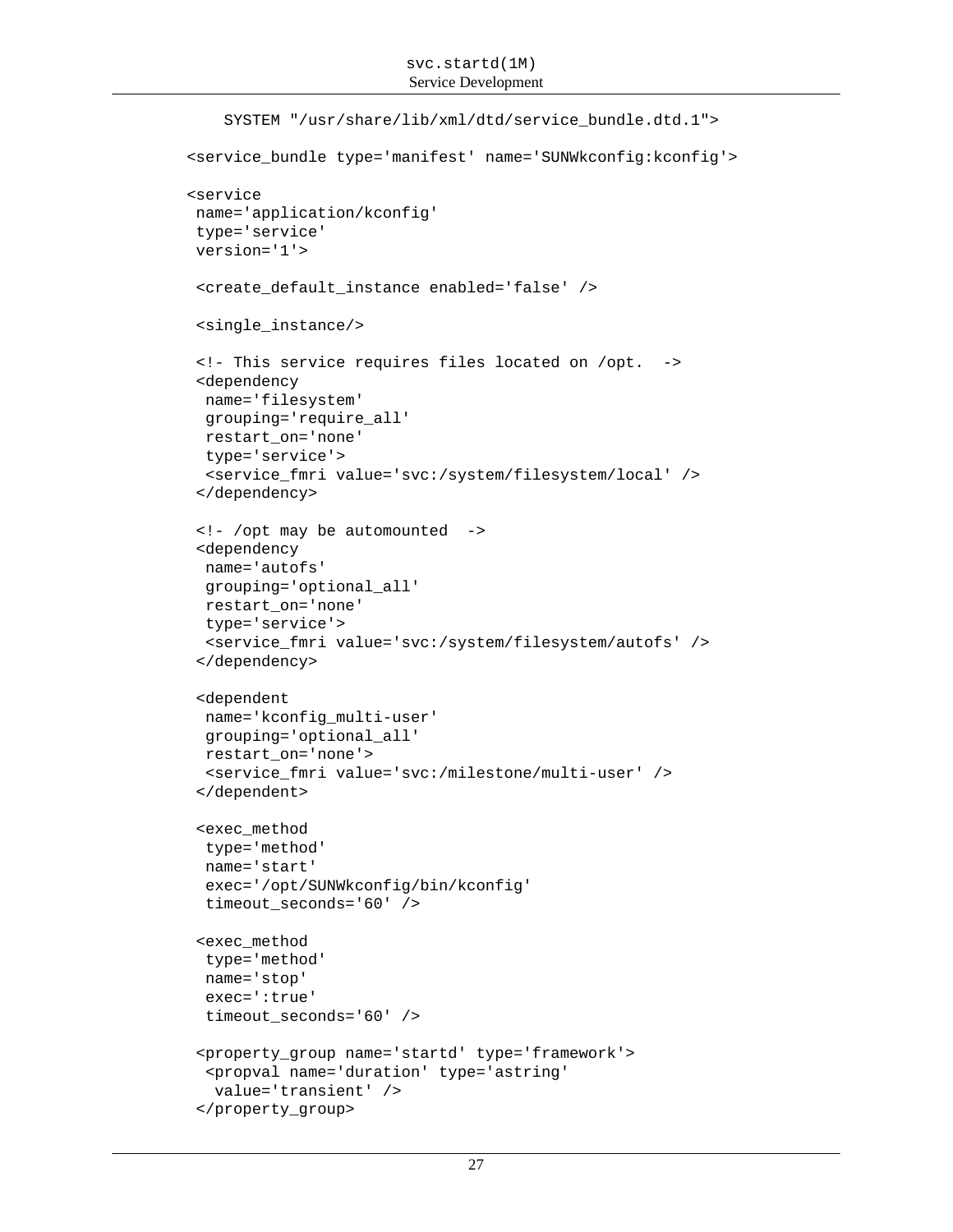```
 <template>
  <common_name>
   <loctext xml:lang='C'>
   smf(5) Guide example configuration service
   </loctext>
   </common_name>
   <documentation>
    <manpage title='kconfig' section='1M'
    manpath='/opt/SUNWkconfig/man' />
  </documentation>
 </template>
</service>
</service_bundle>
```
**Example 6.3. Converting an existing init.d(4) service**

**Example 6.4. Creating a new smf(5) service**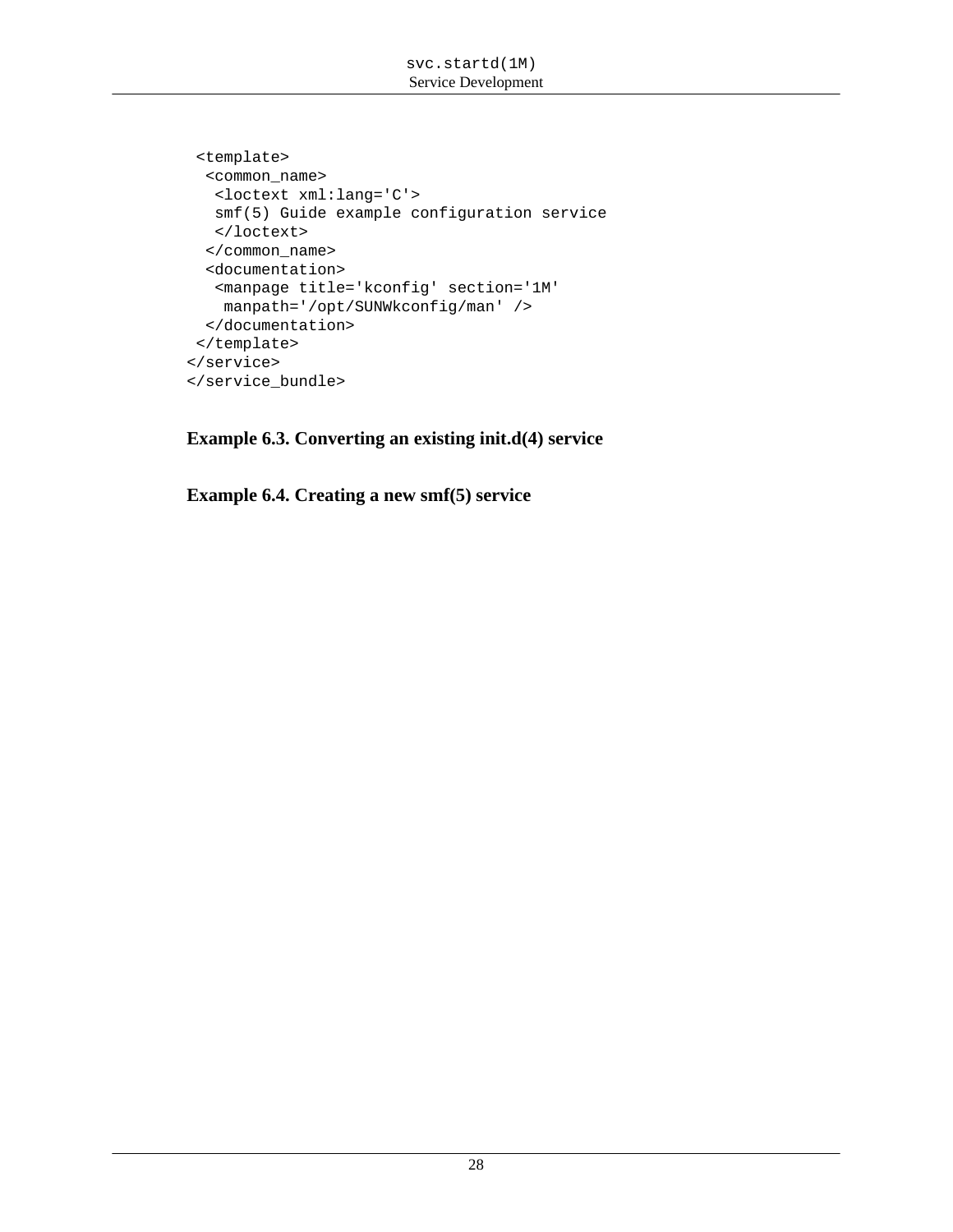# <span id="page-36-0"></span>**Chapter 7. inetd(1M) Service Development**

# **inetconv(1M)**

Start with **inetconv(1M)**, and include other modifications such as adding templates and refining the name. More to come on this and: \* packaging \* removing pre-converted inetd.conf services.

- 1. Create an **inetd.conf(4)**-style file which contains only your service's entries
- 2. Run **inetconv -i "your inetd.conf file"**.

# **/etc/services**

# **Describing the service**

# **Examples**

Sun delivers many manifests in /var/svc/manifest. /var/svc/manifest/network/ telnet.xml is an **inetd(1M)**-based daemon.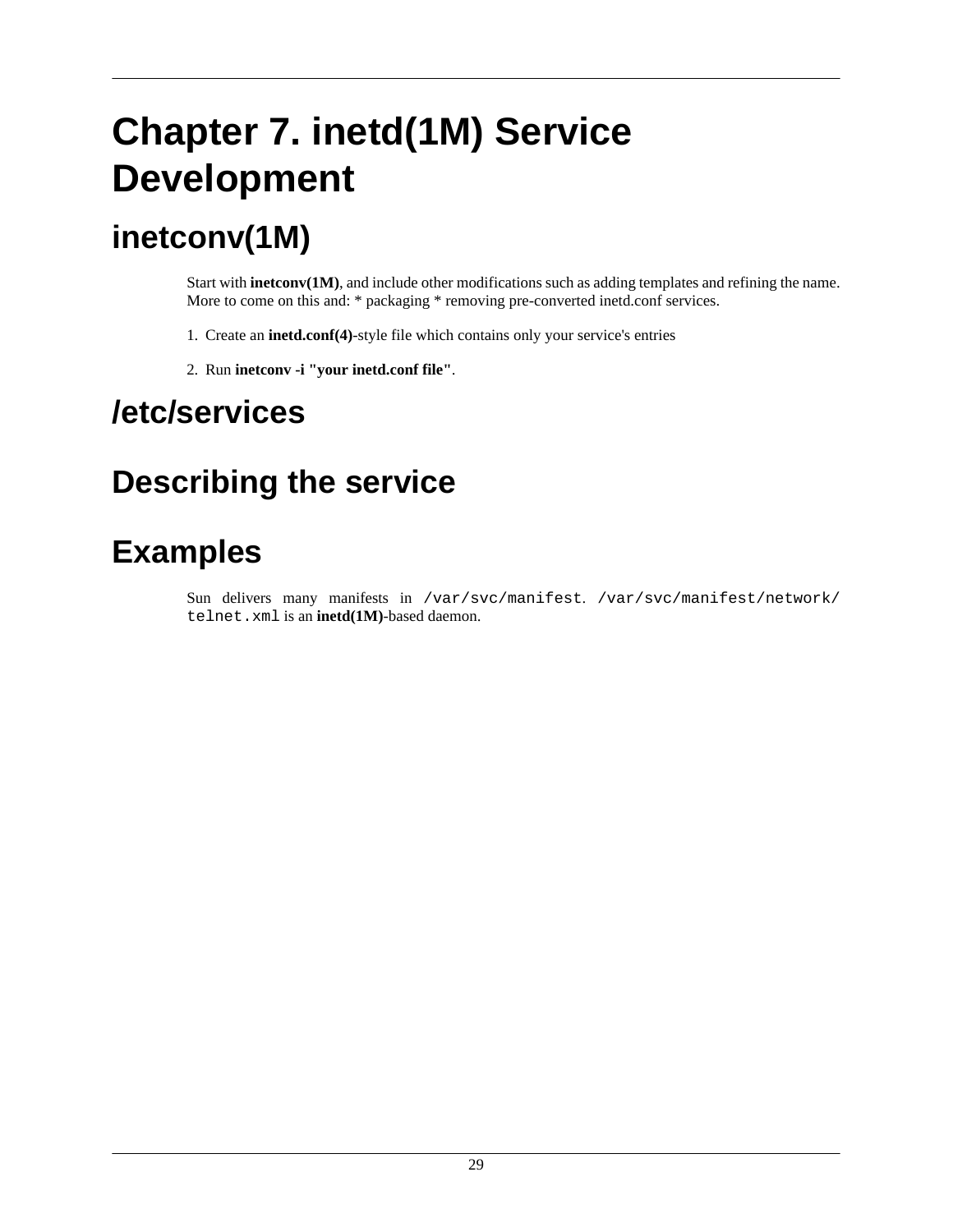# <span id="page-37-0"></span>**Chapter 8. Delegated Administration**

RBAC integration, how to specify, how to manage, etc.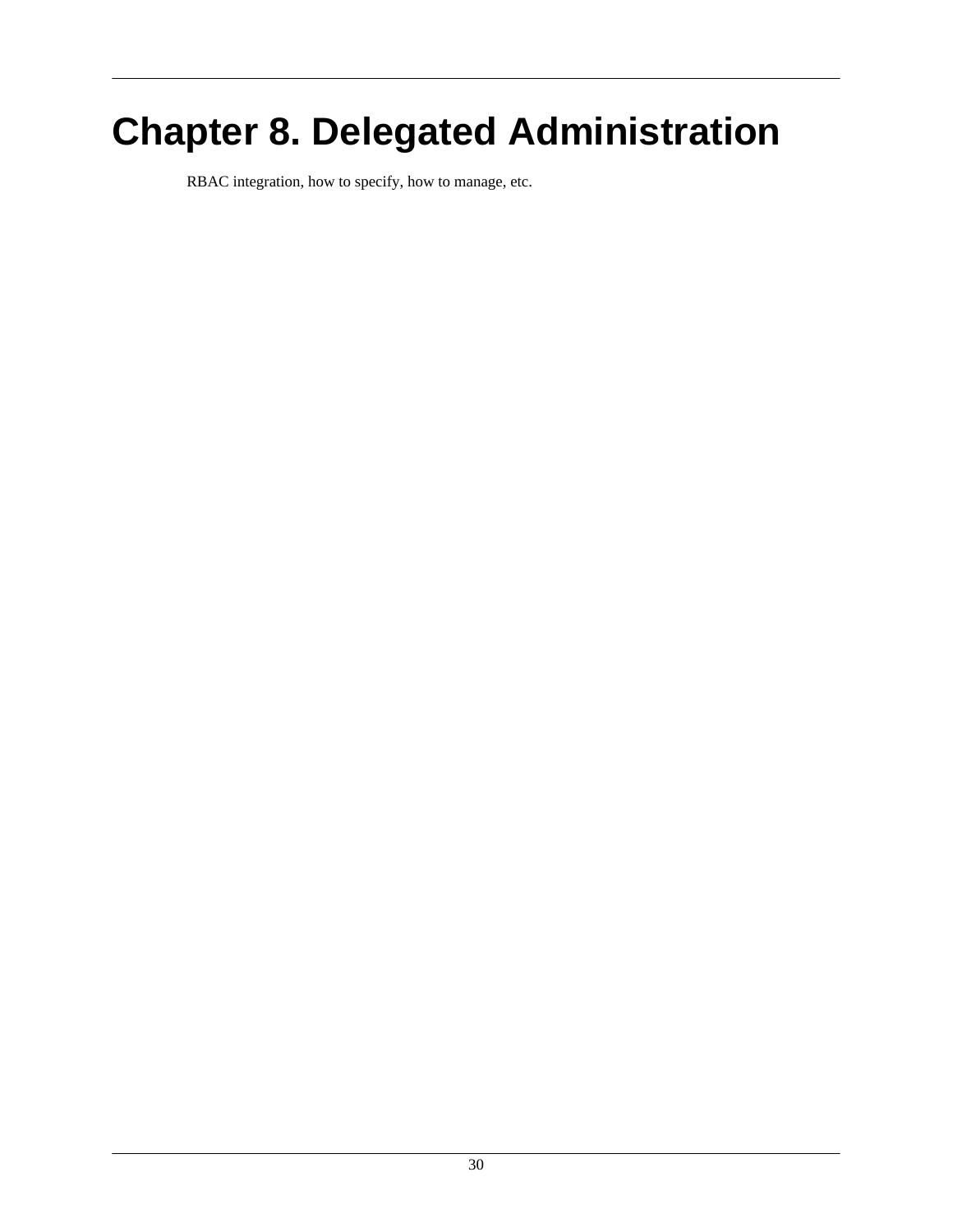# <span id="page-38-0"></span>**Chapter 9. Service Packaging**

# **Delivery Locations**

methods are delivered with your service. If your service is delivered in /opt/SUNWfoo, your method should be delivered as /opt/SUNWfoo/lib/svc/svc-foo. If your method would otherwise share a name with your service's executable, prefixing the method with svc- helps to easily differentiate the two.

# **Using the manifest class-action scripts**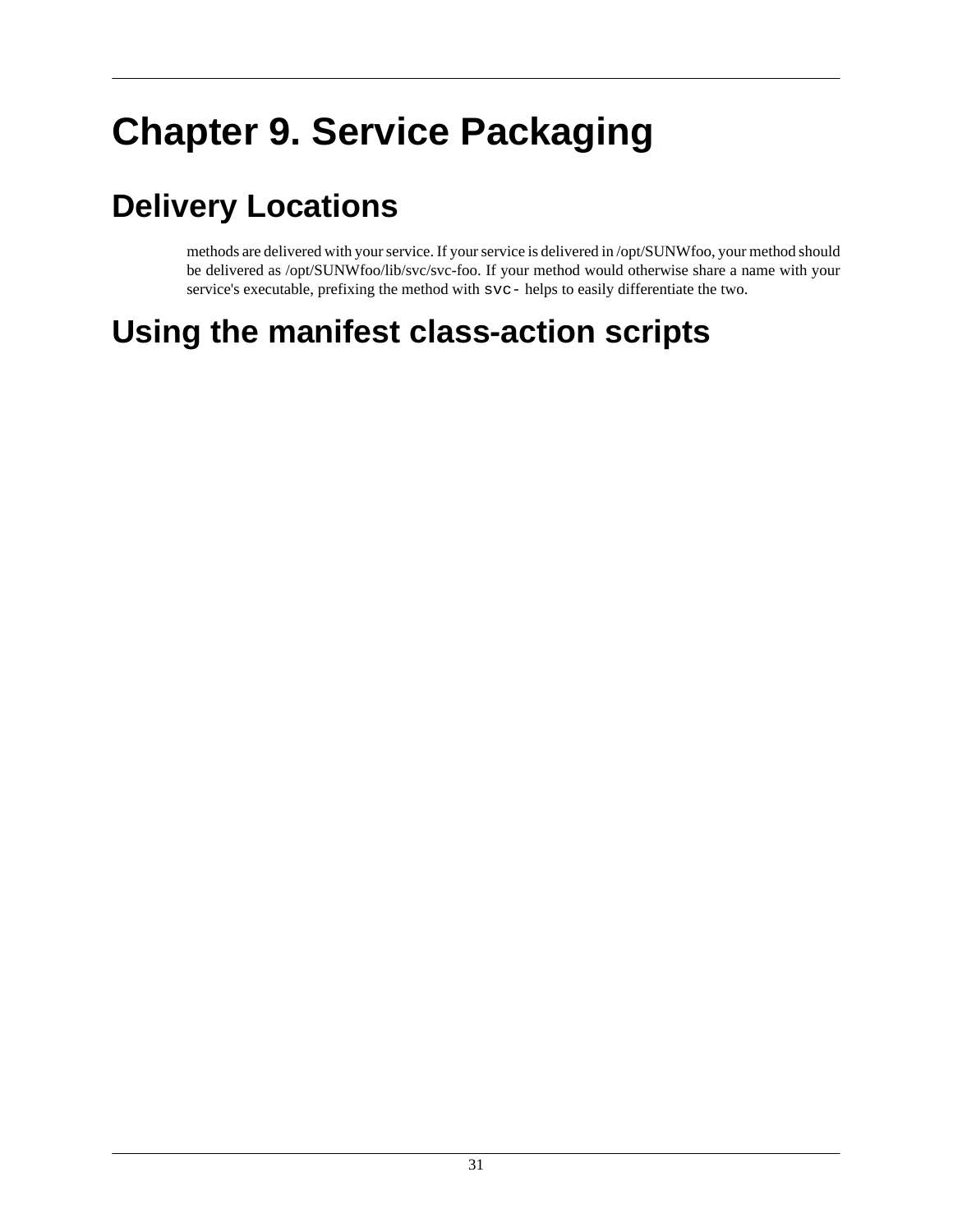# <span id="page-39-0"></span>**Chapter 10. Service Testing and XXX**

# **Service debugging modes**

XXX: pre and post temporary methods

# **Temporary disable**

# **Changing the restarter of a service**

XXX where to put this?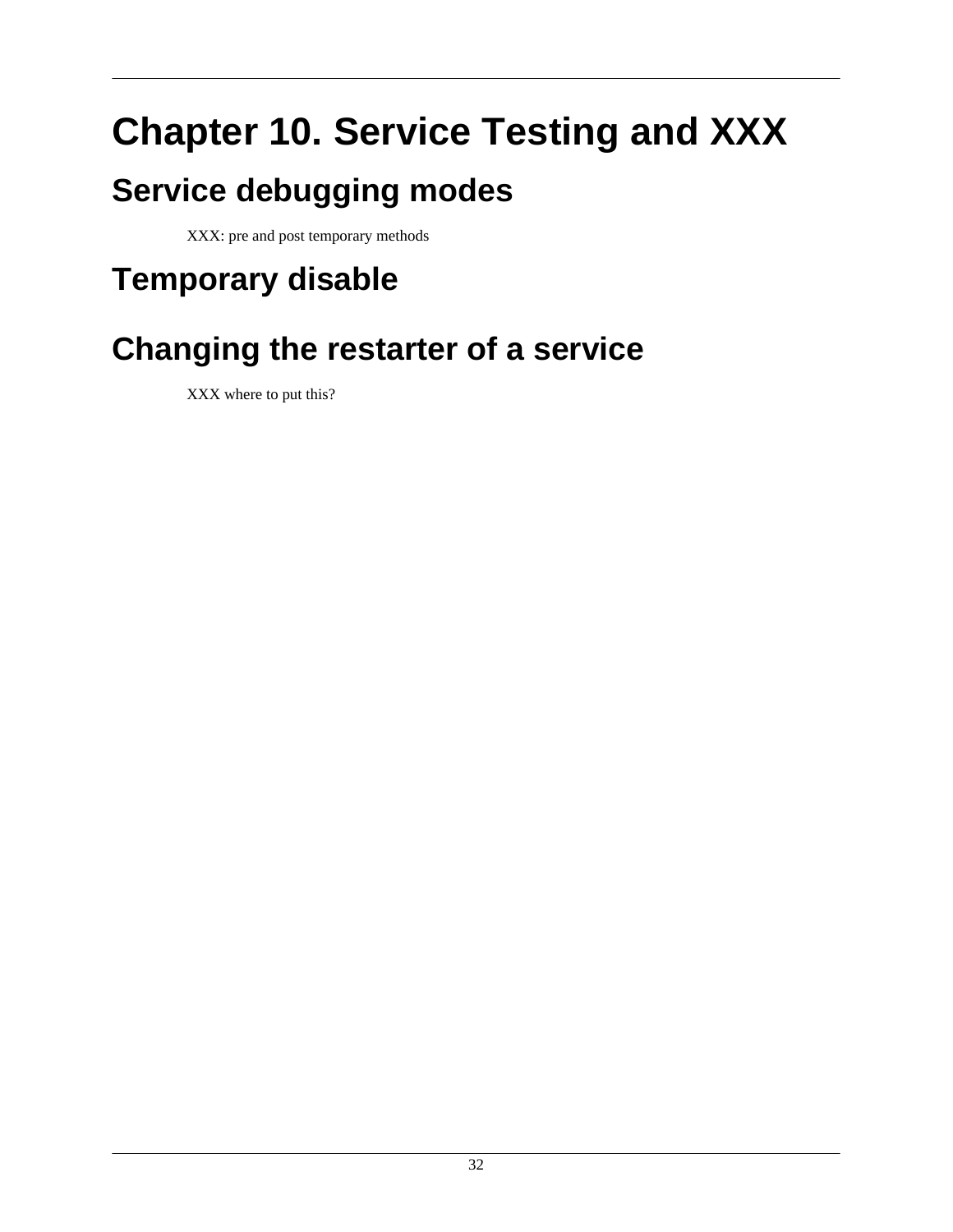# <span id="page-40-0"></span>**Chapter 11. Compatibility**

# **init**

**smf(5)** maintains compatibility for most applications started by **init(1M)** by placement in the /etc/ rc?.d directories, and for applications delivered into inetd.conf.

Some init services, however, must be converted to smf to preserve their boot-time ordering. An init service needs to convert if it affects other infrastructure services, like the early setup of devices, filesystems, or network configuration. A service also needs to convert if it requires input from the console during the boot process. (Such services are strongly discouraged.)

Services that are started from the rc directories are referred to as legacy services.

## **inetd**

XXX -- autoconvert on upgrade, running inetconv with no manifest modification, when we print warnings, see inetd development chapter

# **inittab**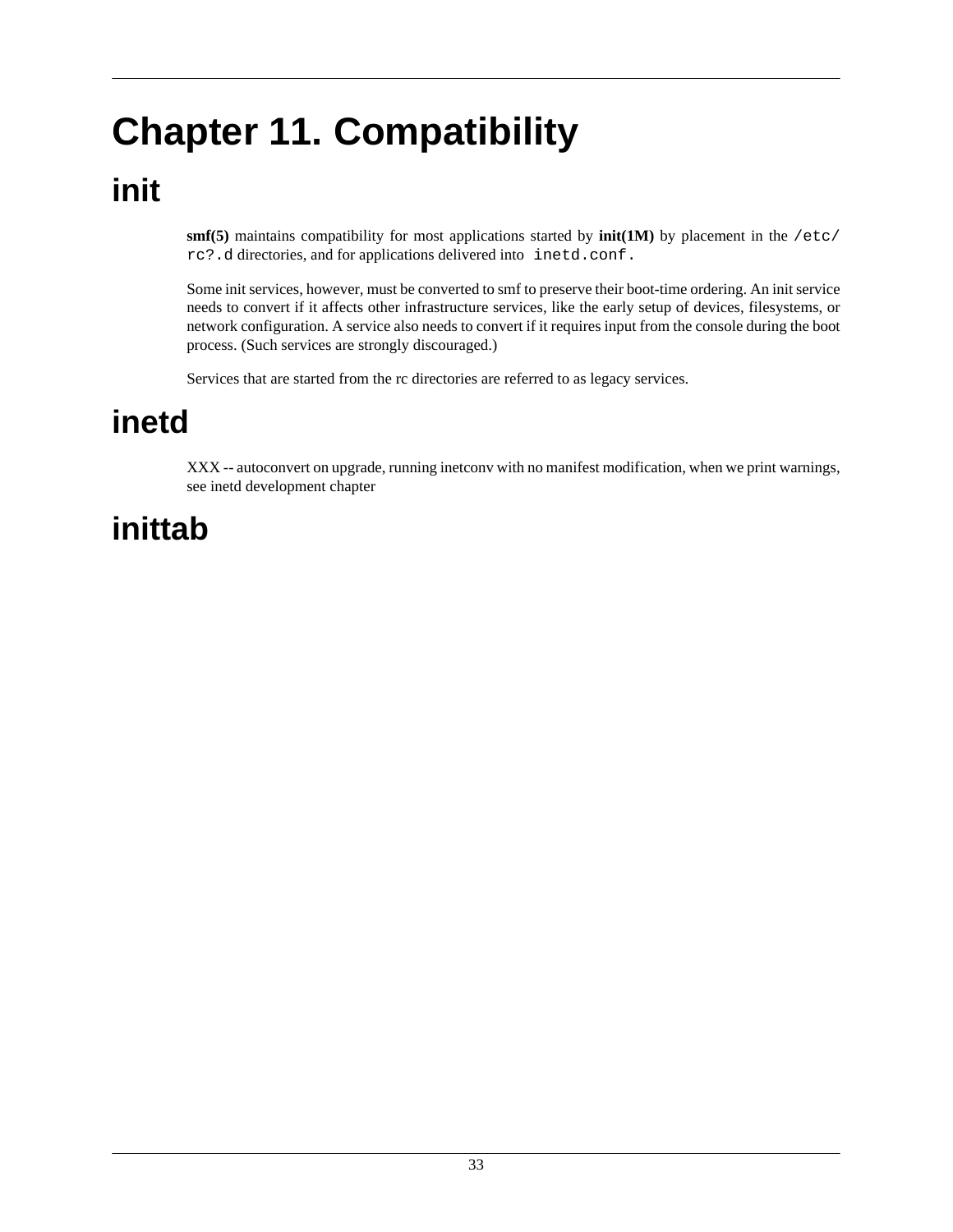# <span id="page-41-0"></span>**Chapter 12. Troubleshooting**

A number of standard procedures and tricks can ease troubleshooting during service development. This chapter covers some of those techniques.

XXX -- likely different organization.

# **Problem: Service not running**

(include uninitialized explanation)

# **Problem: Manifest won't import**

# **Problem: Service restarting too rapidly**

# **Problem: Repository corrupt or missing**

# **Problem: System hangs during boot**

If the system hangs during boot (e.g. you never receive a console login prompt or a graphical login screen), you can use **smf(5)** to essentially watch boot happen. **svc.startd(1M)** makes a concerted effort to bring up a console login prompt early in boot, and to bring up an **sulogin(1M)** prompt if something goes wrong, but there are some cases where the system appears hung and there's no login prompt to be seen. They're rare, but not completely impossible.

At the boot prompt (ok on sparc, Select (b)oot or (i)nterpreter: on x86), type **b -m milestone=none**. That'll get you to here:

 Select (b)oot or (i)nterpreter: b -m milestone=none SunOS Release 5.10 Version gate:2005-01-10 32-bit Copyright 1983-2005 Sun Microsystems, Inc. All rights reserved. Use is subject to license terms. Booting to milestone "none". Requesting System Maintenance Mode (See /lib/svc/share/README for more information.) Console login service(s) cannot run

Root password for system maintenance (control-d to bypass):

Log in. If you run **svcs** now, you'll note that all services are disabled or uninitialized. The disabled services are temporarily disabled by **svc.startd(1M)** because that's how a limited milestone is implemented: we temporarily disable all services that aren't part of that milestone's subgraph. The uninitialized services are managed by a different restarter than svc.startd. Their restarters haven't shown up yet to manage their state, so they remain uninitialized. Now, to start up the rest of the system. Run **svcadm milestone all**, then use **svcs** to watch your system start up. If you're looking to debug a specific problem, wait until the **svcs(1M)** output stabilizes, then run **svcs -x** to see what services